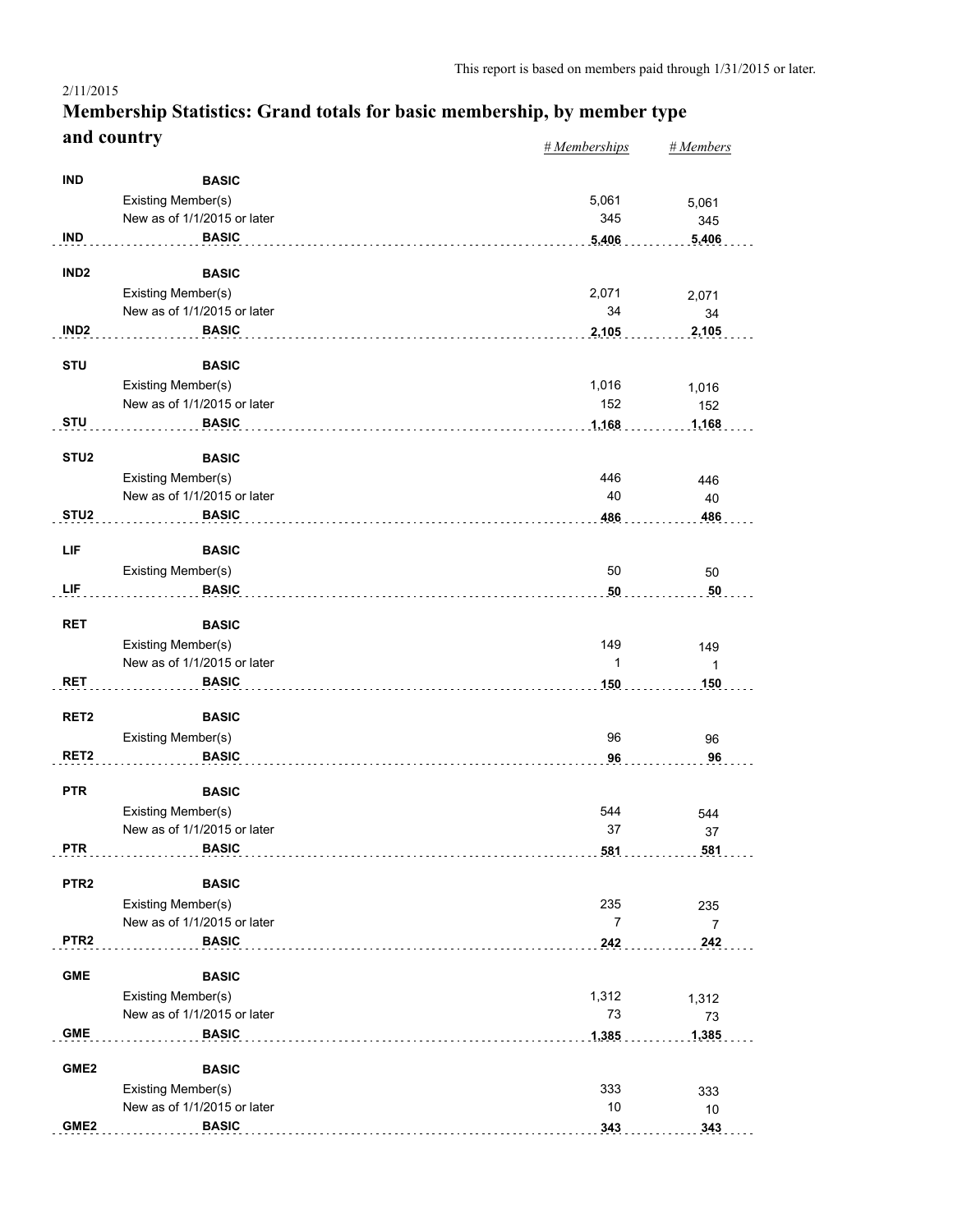| <b>GMI</b>          | <b>BASIC</b>                |              |                |
|---------------------|-----------------------------|--------------|----------------|
|                     | Existing Member(s)          | 1            |                |
| <b>GMI</b>          | <b>BASIC</b>                |              |                |
| <b>NT</b>           | <b>BASIC</b>                |              |                |
|                     | Existing Member(s)          | 599          | 599            |
|                     | New as of 1/1/2015 or later | 58           | 58             |
| ΝT                  | <b>BASIC</b>                | 657          | 657            |
| <b>COMP</b>         | <b>BASIC</b>                |              |                |
|                     | Existing Member(s)          | 2            | $\overline{2}$ |
| <b>COMP</b>         | <b>BASIC</b>                | $\mathbf{2}$ | $\mathbf{2}$   |
| NT <sub>2</sub>     | <b>BASIC</b>                |              |                |
|                     | Existing Member(s)          | 414          | 414            |
|                     | New as of 1/1/2015 or later | 11           | 11             |
| NT <sub>2</sub>     | <b>BASIC</b>                | 425          | 425            |
| <b>Grand Total:</b> |                             | 13,097       | 13,097         |

# **Member Types**



Note: in all general statistic reports, joint household memberships are treated as "one" member EXCEPT in the second column of this report, where joints are counted as two people, providing the most accurate count of the number of TESOL members.

|             |                      | Existing Member(s) | New as of 1/1/2015 or<br>later | <b>Total</b> |
|-------------|----------------------|--------------------|--------------------------------|--------------|
| <b>COMP</b> | <b>United States</b> | 2                  | 0                              | כי           |
|             | <b>Total</b>         | 2                  | 0                              | 2            |
| <b>GME</b>  | <b>United States</b> | 67                 |                                | 68           |
|             | ALBANIA              | 3                  | 0                              | 3            |
|             | <b>ALGERIA</b>       | 3                  | 0                              | 3            |
|             | ANGOLA               |                    | Ω                              |              |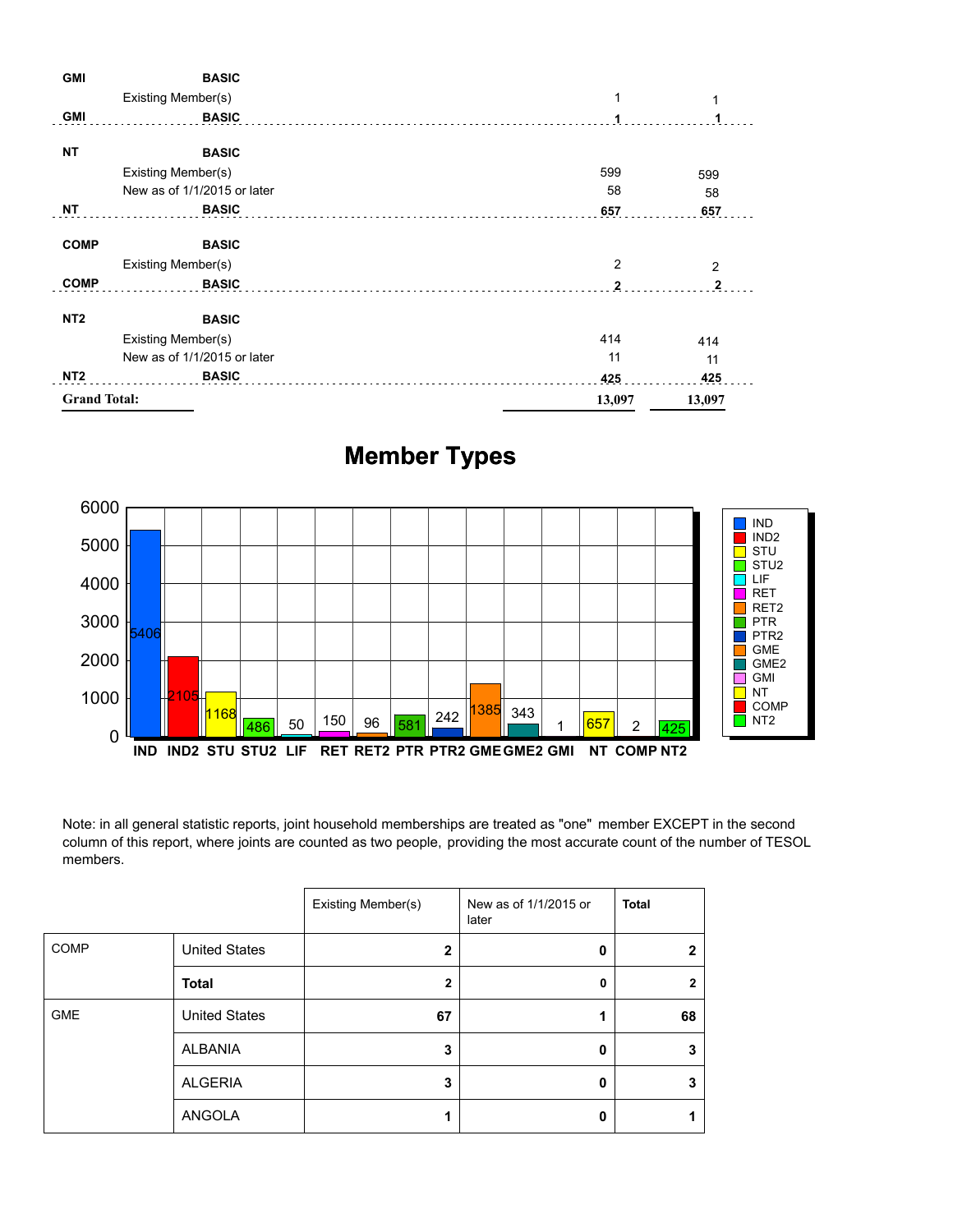|            |                     | Existing Member(s)      | New as of 1/1/2015 or<br>later | <b>Total</b>   |
|------------|---------------------|-------------------------|--------------------------------|----------------|
| <b>GME</b> | ARGENTINA           | 16                      | 0                              | 16             |
|            | <b>ARMENIA</b>      | $\mathbf{1}$            | 0                              | 1              |
|            | AZERBAIJAN          | 6                       | 0                              | 6              |
|            | <b>BANGLADESH</b>   | 4                       | 0                              | 4              |
|            | <b>BARBADOS</b>     | 1                       | 0                              | 1              |
|            | <b>BELARUS</b>      | 1                       | 0                              | 1              |
|            | <b>BOLIVIA</b>      | $\overline{7}$          | 0                              | $\overline{7}$ |
|            | <b>BOSNIA AND</b>   | 1                       | 0                              | 1              |
|            | <b>BRAZIL</b>       | 65                      | 10                             | 75             |
|            | <b>BULGARIA</b>     | $\overline{\mathbf{2}}$ | 0                              | $\mathbf{2}$   |
|            | <b>BURKINA FASO</b> | $\mathbf{2}$            | 0                              | $\mathbf{2}$   |
|            | <b>CAMBODIA</b>     | $\mathbf{1}$            | 0                              | $\mathbf{1}$   |
|            | CAMEROON            | $\overline{\mathbf{2}}$ | $\mathbf 1$                    | 3              |
|            | <b>CHILE</b>        | 8                       | $\pmb{0}$                      | 8              |
|            | <b>CHINA</b>        | 168                     | 8                              | 176            |
|            | <b>COLOMBIA</b>     | 16                      | 0                              | 16             |
|            | <b>COSTA RICA</b>   | 18                      | 0                              | 18             |
|            | <b>CROATIA</b>      | $\mathbf{2}$            | 0                              | $\mathbf 2$    |
|            | <b>CUBA</b>         | $\mathbf{1}$            | 0                              | 1              |
|            | <b>DOMINICAN</b>    | 8                       | 1                              | 9              |
|            | <b>ECUADOR</b>      | 33                      | 14                             | 47             |
|            | <b>EGYPT</b>        | 314                     | $\mathbf 2$                    | 316            |
|            | EL SALVADOR         | 12                      | 0                              | 12             |
|            | <b>ETHIOPIA</b>     | $\mathbf 1$             | 0                              | 1              |
|            | <b>GEORGIA</b>      | 6                       | 0                              | 6              |
|            | GRENADA             | $\mathbf{2}$            | 0                              | $\mathbf 2$    |
|            | <b>GUATEMALA</b>    | 14                      | 0                              | 14             |
|            | <b>HAITI</b>        | 14                      | 8                              | 22             |
|            | <b>HONDURAS</b>     | $\sqrt{5}$              | 1                              | 6              |
|            | <b>HONG KONG</b>    | 1                       | 0                              | 1              |
|            | <b>INDIA</b>        | 42                      | $\mathbf 1$                    | 43             |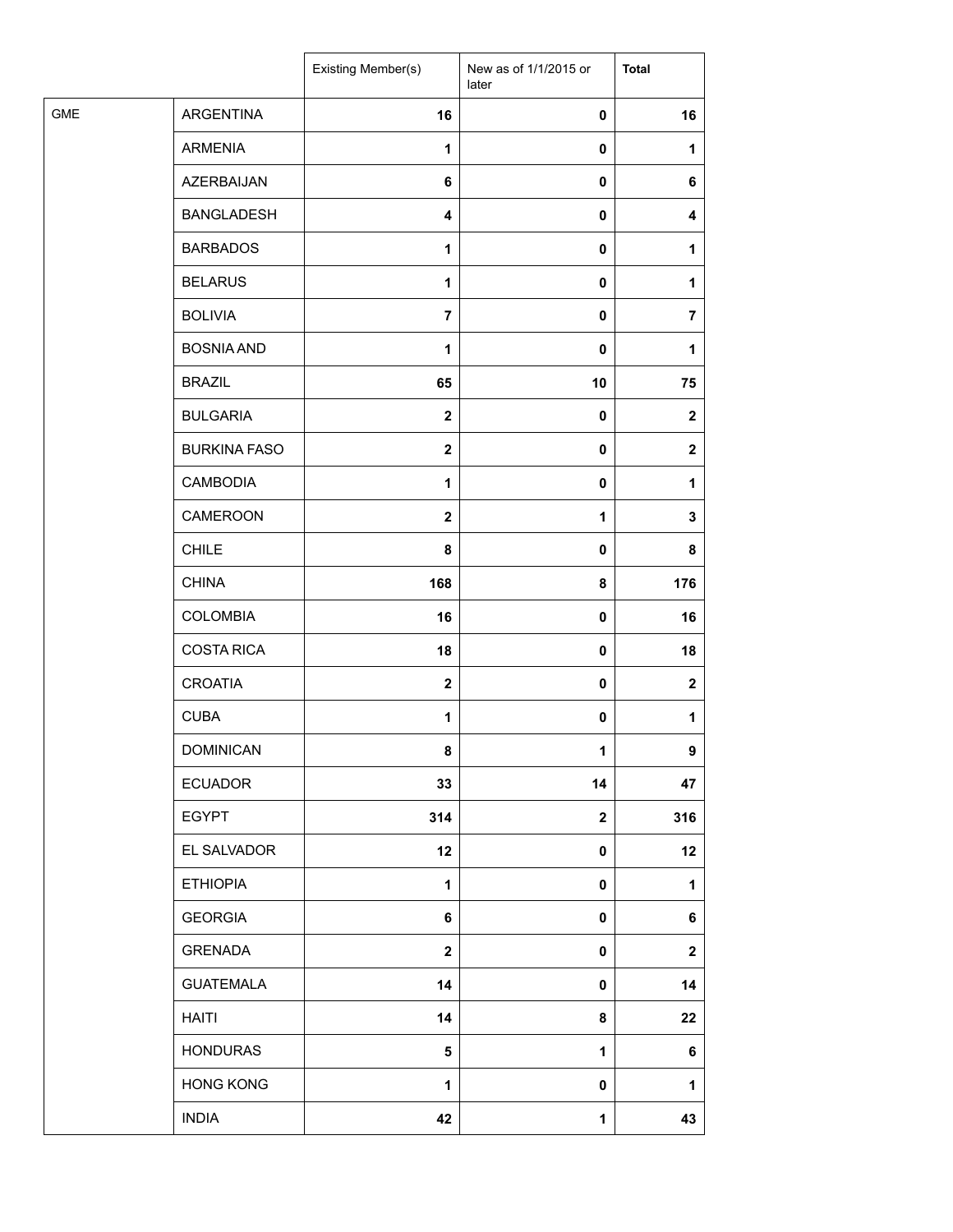|            |                    | Existing Member(s)      | New as of 1/1/2015 or<br>later | <b>Total</b>   |
|------------|--------------------|-------------------------|--------------------------------|----------------|
| <b>GME</b> | <b>INDONESIA</b>   | $\overline{\mathbf{4}}$ | 0                              | 4              |
|            | <b>IRAN</b>        | 5                       | 0                              | 5              |
|            | <b>IRAQ</b>        | $\overline{\mathbf{r}}$ | 0                              | $\overline{7}$ |
|            | <b>ISRAEL</b>      | $\mathbf{1}$            | 0                              | 1              |
|            | <b>JAMAICA</b>     | $\mathbf 3$             | 0                              | 3              |
|            | <b>JORDAN</b>      | 1                       | 0                              | 1              |
|            | KAZAKHSTAN         | $\mathbf 3$             | 0                              | 3              |
|            | <b>KENYA</b>       | 1                       | 0                              | 1              |
|            | KOSOVO             | $\boldsymbol{2}$        | 0                              | $\mathbf{2}$   |
|            | KYRGYZSTAN         | $\mathbf 3$             | 0                              | 3              |
|            | <b>LEBANON</b>     | $\overline{\mathbf{4}}$ | 0                              | 4              |
|            | LIBERIA            | 1                       | 0                              | 1              |
|            | <b>MACEDONIA</b>   | $\mathbf 3$             | $\pmb{0}$                      | 3              |
|            | MADAGASCAR         | 6                       | 1                              | 7              |
|            | <b>MALAYSIA</b>    | $\overline{\mathbf{r}}$ | 0                              | $\overline{7}$ |
|            | <b>MALI</b>        | $\mathbf 3$             | 0                              | 3              |
|            | <b>MAURITANIA</b>  | $\overline{\mathbf{4}}$ | 3                              | $\overline{7}$ |
|            | <b>MEXICO</b>      | 64                      | $\bf 2$                        | 66             |
|            | MOLDOVA,           | 6                       | 0                              | 6              |
|            | MONGOLIA           | 24                      | 0                              | 24             |
|            | MOROCCO            | 26                      | $\overline{7}$                 | 33             |
|            | MOZAMBIQUE         | $\mathbf{1}$            | 0                              | 1              |
|            | <b>MYANMAR</b>     | 1                       | 0                              | 1              |
|            | <b>NEPAL</b>       | 10                      | 1                              | 11             |
|            | NEW ZEALAND        | $\mathbf{1}$            | 0                              | 1              |
|            | NICARAGUA          | 4                       | 0                              | 4              |
|            | <b>NIGER</b>       | $\mathbf{2}$            | 0                              | $\mathbf 2$    |
|            | <b>NIGERIA</b>     | $\boldsymbol{9}$        | $\mathbf 2$                    | 11             |
|            | <b>PAKISTAN</b>    | 5                       | 1                              | 6              |
|            | <b>PALESTINIAN</b> | 1                       | 0                              | 1              |
|            | <b>PANAMA</b>      | 15                      | 0                              | 15             |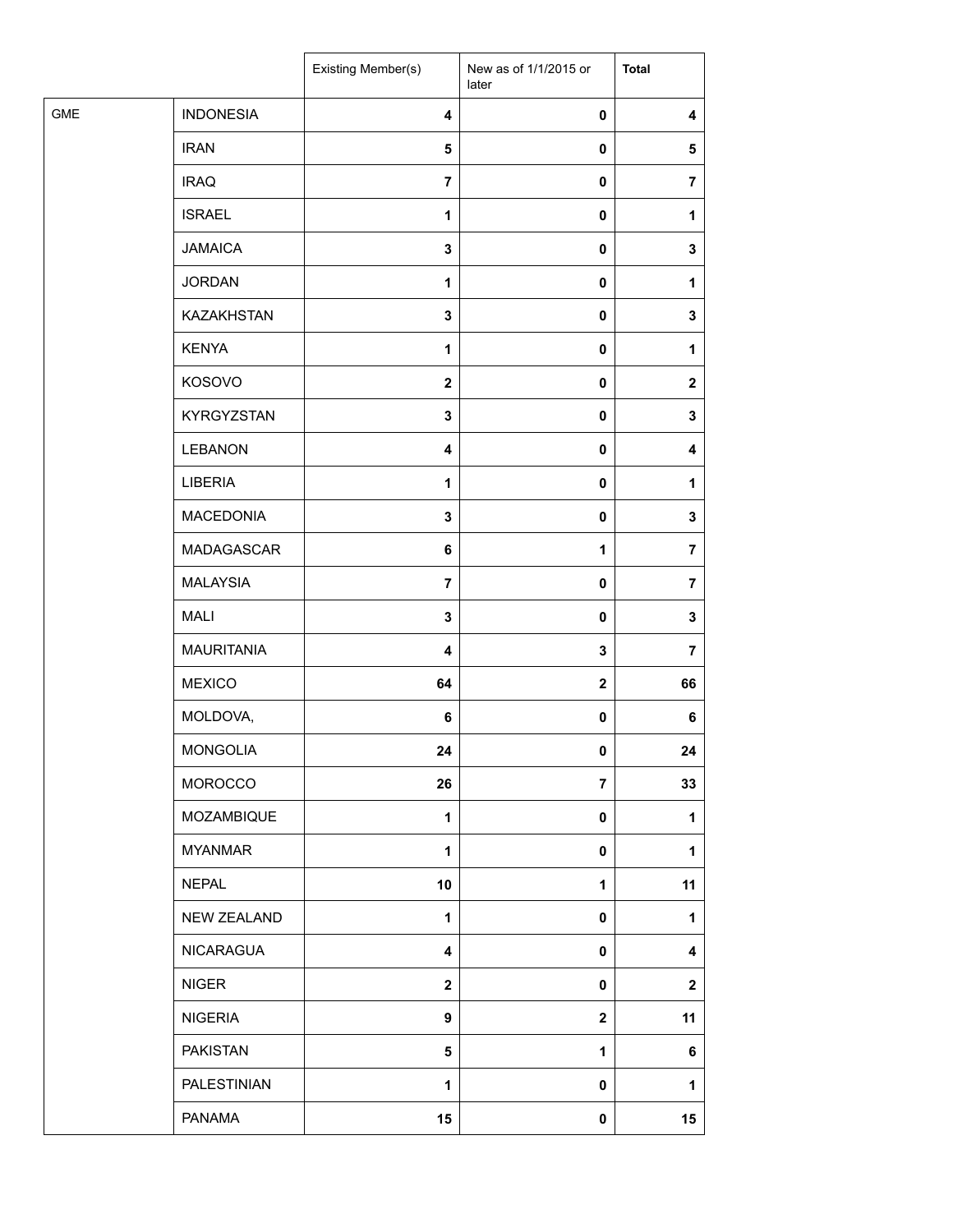|            |                    | Existing Member(s)      | New as of 1/1/2015 or<br>later | <b>Total</b>            |
|------------|--------------------|-------------------------|--------------------------------|-------------------------|
| <b>GME</b> | PARAGUAY           | $\mathbf{1}$            | 0                              | 1                       |
|            | PEOPLES REP        | 5                       | 0                              | 5                       |
|            | PERU               | 78                      | 3                              | 81                      |
|            | <b>PHILIPPINES</b> | 10                      | 0                              | 10                      |
|            | POLAND             | 4                       | $\mathbf 2$                    | 6                       |
|            | <b>ROMANIA</b>     | 3                       | 0                              | 3                       |
|            | <b>RUSSIA</b>      | 14                      | 0                              | 14                      |
|            | <b>RUSSIAN</b>     | $\overline{\mathbf{4}}$ | $\pmb{0}$                      | $\overline{\mathbf{4}}$ |
|            | <b>RWANDA</b>      | $\mathbf 3$             | 0                              | 3                       |
|            | SENEGAL            | $\mathbf 3$             | 0                              | 3                       |
|            | SOUTH AFRICA       | 3                       | 0                              | 3                       |
|            | <b>SRI LANKA</b>   | 1                       | 0                              | 1                       |
|            | <b>SUDAN</b>       | 0                       | $\mathbf 1$                    | 1                       |
|            | SWAZILAND          | 1                       | $\pmb{0}$                      | 1                       |
|            | <b>TAIWAN ROC</b>  | 10                      | 0                              | 10                      |
|            | <b>TAJIKISTAN</b>  | $\mathbf{2}$            | 0                              | $\mathbf{2}$            |
|            | TANZANIA,          | $\mathbf{1}$            | 0                              | 1                       |
|            | THAILAND           | 20                      | 0                              | 20                      |
|            | TRINIDAD AND       | $\mathbf{1}$            | 0                              | 1                       |
|            | <b>TUNISIA</b>     | 16                      | 1                              | 17                      |
|            | <b>TURKEY</b>      | 20                      | 1                              | 21                      |
|            | <b>UKRAINE</b>     | $\mathbf{1}$            | 0                              | 1                       |
|            | UNITED ARAB        | $\mathbf{2}$            | 0                              | $\mathbf{2}$            |
|            | <b>UNITED</b>      | $\mathbf{2}$            | 0                              | $\mathbf 2$             |
|            | <b>URUGUAY</b>     | $\mathbf 3$             | 0                              | 3                       |
|            | <b>UZBEKISTAN</b>  | 4                       | 0                              | 4                       |
|            | VENEZUELA          | 13                      | 0                              | 13                      |
|            | <b>VIET NAM</b>    | $\mathbf{2}$            | 0                              | $\mathbf{2}$            |
|            | <b>VIETNAM</b>     | 4                       | 1                              | 5                       |
|            | <b>YEMEN</b>       | 5                       | 0                              | 5                       |
|            | ZIMBABWE           | $\mathbf{1}$            | 0                              | $\mathbf{1}$            |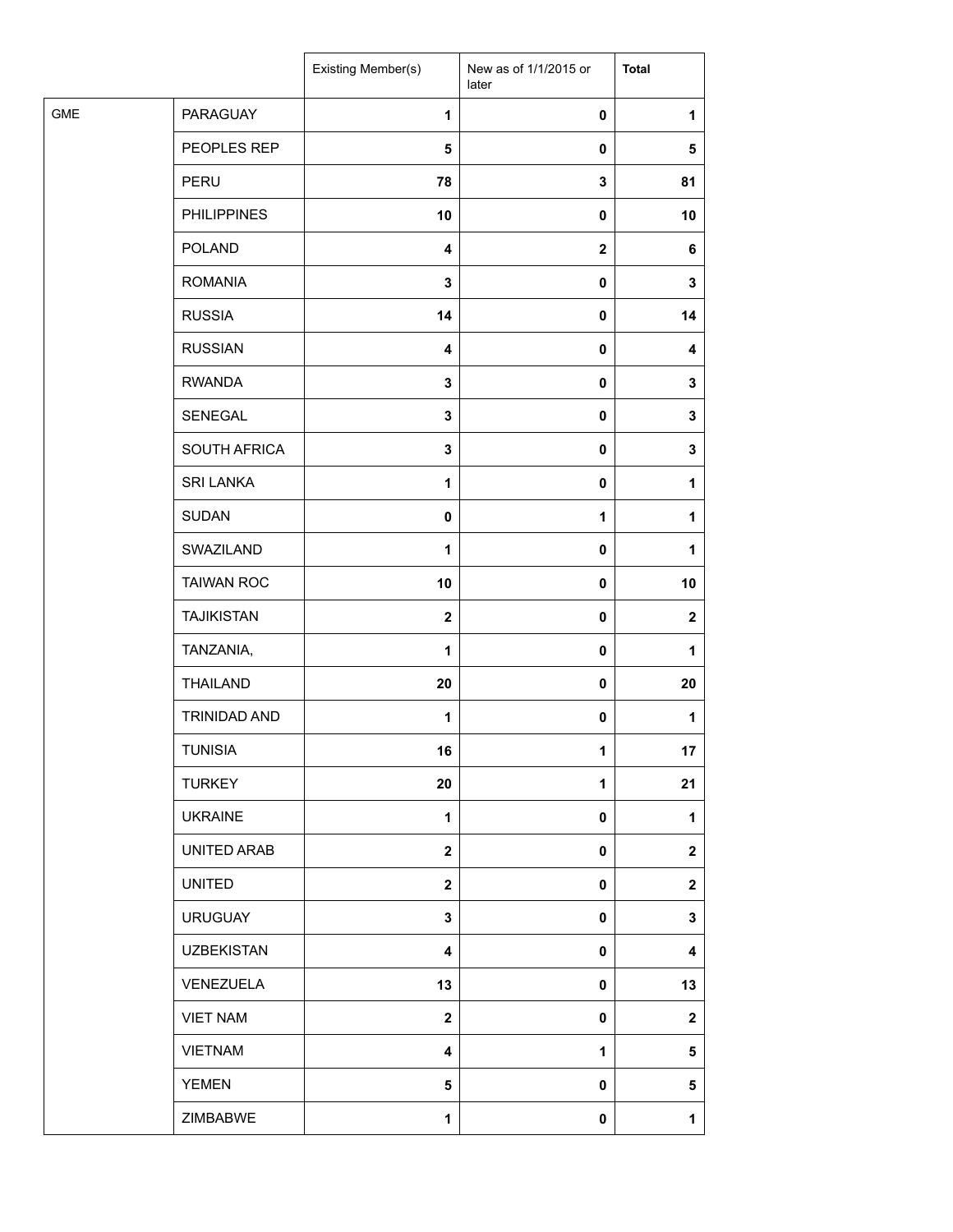|                  |                      | Existing Member(s) | New as of 1/1/2015 or<br>later | <b>Total</b>     |
|------------------|----------------------|--------------------|--------------------------------|------------------|
| <b>GME</b>       | <b>Total</b>         | 1,312              | 73                             | 1,385            |
| GME <sub>2</sub> | <b>United States</b> | $\bf 6$            | $\pmb{0}$                      | 6                |
|                  | AFGHANISTAN          | 3                  | 0                              | 3                |
|                  | <b>ALBANIA</b>       | $\overline{7}$     | 0                              | 7                |
|                  | <b>ALGERIA</b>       | 1                  | 0                              | 1                |
|                  | ANGOLA               | 1                  | 0                              | 1                |
|                  | ARGENTINA            | $\overline{7}$     | 0                              | 7                |
|                  | <b>ARMENIA</b>       | $\mathbf 2$        | 0                              | $\boldsymbol{2}$ |
|                  | <b>AZERBAIJAN</b>    | 1                  | 0                              | 1                |
|                  | <b>BANGLADESH</b>    | $\mathbf 2$        | 1                              | 3                |
|                  | <b>BELARUS</b>       | 1                  | 0                              | 1                |
|                  | <b>BOLIVIA</b>       | $\mathbf{2}$       | 0                              | $\boldsymbol{2}$ |
|                  | <b>BRAZIL</b>        | 30                 | 0                              | 30               |
|                  | <b>BURKINA FASO</b>  | $\mathbf{1}$       | 0                              | 1                |
|                  | CAMEROON             | 1                  | 0                              | 1                |
|                  | CHILE                | 1                  | 0                              | 1                |
|                  | <b>CHINA</b>         | 43                 | 1                              | 44               |
|                  | <b>COLOMBIA</b>      | $\overline{7}$     | 3                              | 10               |
|                  | <b>COSTA RICA</b>    | 5                  | 1                              | 6                |
|                  | <b>DOMINICAN</b>     | 3                  | 0                              | 3                |
|                  | <b>ECUADOR</b>       | $\overline{7}$     | 0                              | $\overline{7}$   |
|                  | <b>EGYPT</b>         | 3                  | 0                              | 3                |
|                  | EL SALVADOR          | 1                  | 0                              | 1                |
|                  | <b>GABON</b>         | 1                  | 0                              | 1                |
|                  | <b>GEORGIA</b>       | $\mathbf 2$        | 0                              | $\mathbf 2$      |
|                  | <b>GERMANY</b>       | $\mathbf{1}$       | 0                              | 1                |
|                  | <b>GRENADA</b>       | 1                  | 0                              | 1                |
|                  | <b>GUATEMALA</b>     | 1                  | 0                              | 1                |
|                  | <b>HONDURAS</b>      | 1                  | 0                              | 1                |
|                  | <b>HONG KONG</b>     | 1                  | 0                              | 1                |
|                  | <b>INDIA</b>         | 19                 | 0                              | 19               |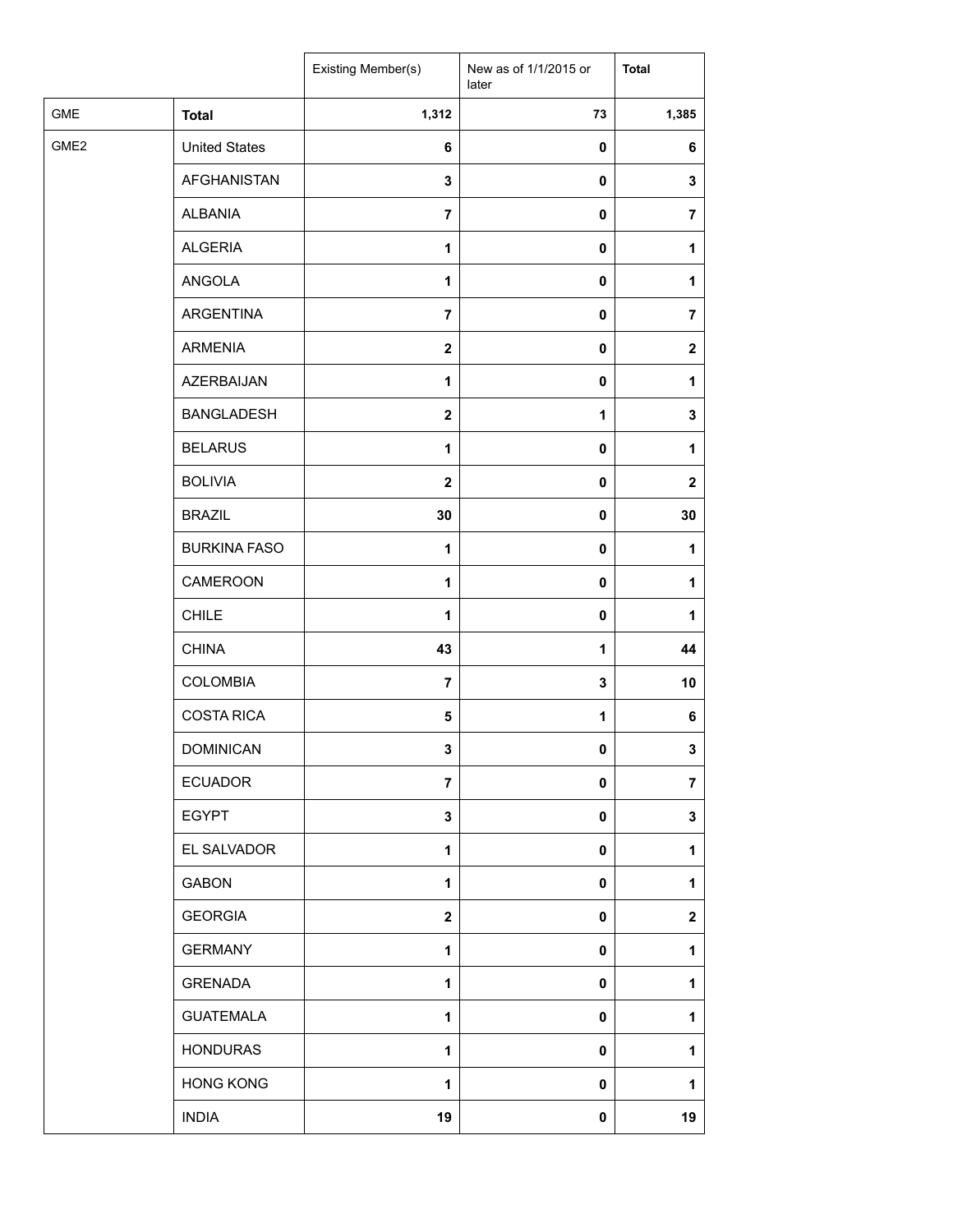|                  |                    | Existing Member(s)      | New as of 1/1/2015 or<br>later | <b>Total</b> |
|------------------|--------------------|-------------------------|--------------------------------|--------------|
| GME <sub>2</sub> | <b>INDONESIA</b>   | 5                       | $\pmb{0}$                      | 5            |
|                  | <b>IRAQ</b>        | $\mathbf{1}$            | $\pmb{0}$                      | 1            |
|                  | <b>JORDAN</b>      | $\mathbf{2}$            | $\pmb{0}$                      | $\mathbf{2}$ |
|                  | KAZAKHSTAN         | $\mathbf{2}$            | $\pmb{0}$                      | $\mathbf{2}$ |
|                  | Korea, Rebublic    | $\mathbf{1}$            | $\pmb{0}$                      | 1            |
|                  | KOSOVO             | 1                       | $\pmb{0}$                      | 1            |
|                  | LATVIA             | $\mathbf{1}$            | $\pmb{0}$                      | 1            |
|                  | <b>LEBANON</b>     | 4                       | $\pmb{0}$                      | 4            |
|                  | LITHUANIA          | $\mathbf{1}$            | $\pmb{0}$                      | 1            |
|                  | MADAGASCAR         | 1                       | $\pmb{0}$                      | 1            |
|                  | <b>MALAYSIA</b>    | 6                       | $\pmb{0}$                      | 6            |
|                  | <b>MALDIVES</b>    | $\mathbf{1}$            | $\pmb{0}$                      | 1            |
|                  | <b>MARSHALL</b>    | 1                       | $\pmb{0}$                      | 1            |
|                  | <b>MAURITIUS</b>   | $\mathbf{1}$            | $\pmb{0}$                      | 1            |
|                  | <b>MEXICO</b>      | 32                      | $\pmb{0}$                      | 32           |
|                  | <b>MONGOLIA</b>    | $\bf 6$                 | $\pmb{0}$                      | 6            |
|                  | <b>MOROCCO</b>     | $\mathbf{2}$            | $\pmb{0}$                      | $\mathbf{2}$ |
|                  | <b>NEPAL</b>       | $\pmb{0}$               | 1                              | 1            |
|                  | <b>NIGERIA</b>     | $\mathbf{2}$            | 1                              | 3            |
|                  | <b>PAKISTAN</b>    | 4                       | 0                              | 4            |
|                  | PALESTINIAN        | 1                       | $\pmb{0}$                      | 1            |
|                  | <b>PANAMA</b>      | 5                       | $\pmb{0}$                      | 5            |
|                  | PARAGUAY           | $\mathbf{1}$            | $\pmb{0}$                      | 1            |
|                  | PEOPLES REP        | $\mathbf{1}$            | $\pmb{0}$                      | 1            |
|                  | PERU               | $\boldsymbol{2}$        | $\pmb{0}$                      | $\mathbf{2}$ |
|                  | <b>PHILIPPINES</b> | $\boldsymbol{9}$        | $\pmb{0}$                      | 9            |
|                  | <b>POLAND</b>      | $\overline{\mathbf{4}}$ | $\mathbf 0$                    | 4            |
|                  | <b>RUSSIA</b>      | $\mathbf 3$             | $\pmb{0}$                      | 3            |
|                  | <b>RUSSIAN</b>     | $\mathbf 3$             | $\mathbf 0$                    | 3            |
|                  | SENEGAL            | 1                       | $\pmb{0}$                      | 1            |
|                  | SIERRA LEONE       | 1                       | 0                              | 1            |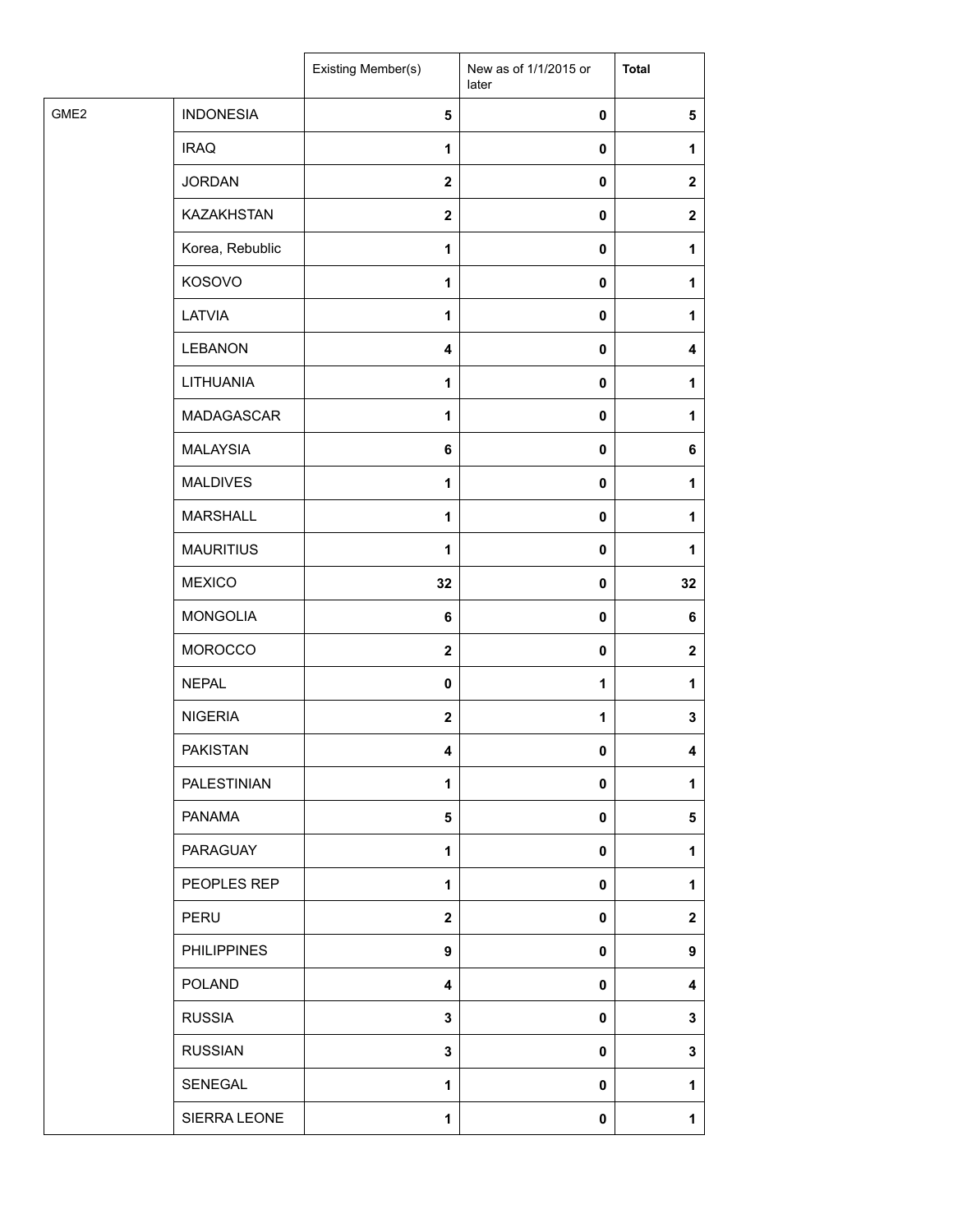|                  |                      | Existing Member(s)      | New as of 1/1/2015 or<br>later | <b>Total</b>            |
|------------------|----------------------|-------------------------|--------------------------------|-------------------------|
| GME <sub>2</sub> | <b>SURINAME</b>      | 1                       | $\pmb{0}$                      | 1                       |
|                  | <b>SYRIAN ARAB</b>   | 1                       | $\mathbf 0$                    | 1                       |
|                  | <b>TAIWAN ROC</b>    | $\overline{\mathbf{4}}$ | $\pmb{0}$                      | $\overline{\mathbf{4}}$ |
|                  | <b>TAJIKISTAN</b>    | $\boldsymbol{2}$        | 0                              | $\mathbf{2}$            |
|                  | <b>THAILAND</b>      | 18                      | $\pmb{0}$                      | 18                      |
|                  | <b>TUNISIA</b>       | $\mathbf 2$             | $\pmb{0}$                      | $\mathbf{2}$            |
|                  | <b>TURKEY</b>        | 23                      | $\mathbf{2}$                   | 25                      |
|                  | <b>URUGUAY</b>       | 1                       | $\pmb{0}$                      | 1                       |
|                  | VANUATU              | 1                       | $\pmb{0}$                      | 1                       |
|                  | VENEZUELA            | 4                       | 0                              | 4                       |
|                  | <b>VIET NAM</b>      | 1                       | $\pmb{0}$                      | 1                       |
|                  | <b>VIETNAM</b>       | $\overline{7}$          | $\pmb{0}$                      | $\overline{7}$          |
|                  | <b>YEMEN</b>         | 1                       | $\mathbf 0$                    | 1                       |
|                  | <b>Total</b>         | 333                     | 10                             | 343                     |
| GMI              | <b>CHILE</b>         | 1                       | $\mathbf 0$                    | 1                       |
|                  | <b>Total</b>         | $\mathbf 1$             | 0                              | 1                       |
| <b>IND</b>       | <b>United States</b> | 4,252                   | 222                            | 4,474                   |
|                  | <b>AFGHANISTAN</b>   | $\mathbf{1}$            | $\pmb{0}$                      | 1                       |
|                  | <b>ARGENTINA</b>     | 1                       | 0                              | 1                       |
|                  | <b>AUSTRALIA</b>     | 20                      | 1                              | 21                      |
|                  | <b>BAHRAIN</b>       | $\mathbf{2}$            | 0                              | $\mathbf 2$             |
|                  | <b>BELGIUM</b>       | $\mathbf{2}$            | $\mathbf 0$                    | $\boldsymbol{2}$        |
|                  | <b>BERMUDA</b>       | 1                       | $\mathbf 0$                    | 1                       |
|                  | <b>BRAZIL</b>        | 6                       | $\pmb{0}$                      | 6                       |
|                  | <b>CANADA</b>        | 267                     | 86                             | 353                     |
|                  | <b>CHILE</b>         | 1                       | $\pmb{0}$                      | 1                       |
|                  | <b>CHINA</b>         | $\sqrt{5}$              | $\pmb{0}$                      | 5                       |
|                  | <b>COLOMBIA</b>      | $\overline{\mathbf{4}}$ | $\mathbf 0$                    | 4                       |
|                  | <b>COSTA RICA</b>    | $\boldsymbol{2}$        | $\mathbf 0$                    | $\mathbf 2$             |
|                  | <b>CYPRUS</b>        | $\boldsymbol{2}$        | $\pmb{0}$                      | $\mathbf 2$             |
|                  | <b>CZECH</b>         | 4                       | 0                              | 4                       |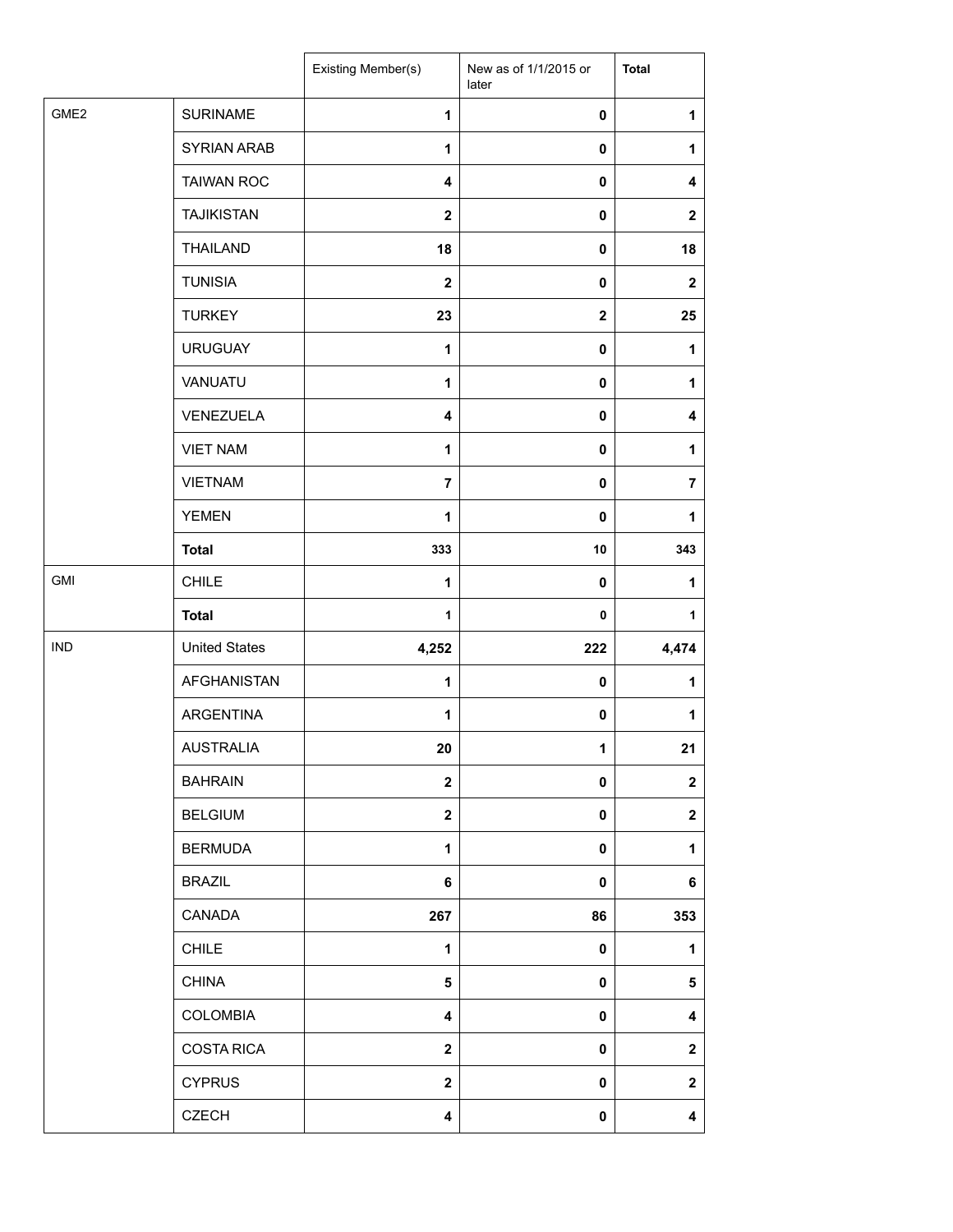| <b>IND</b><br><b>DENMARK</b><br>1<br>$\pmb{0}$<br>1<br><b>DOMINICAN</b><br>$\mathbf{2}$<br>$\pmb{0}$<br>$\mathbf{2}$<br><b>ECUADOR</b><br>$\mathbf{1}$<br>1<br>$\mathbf{2}$<br><b>EGYPT</b><br>$\mathbf{2}$<br>$\pmb{0}$<br>$\mathbf{2}$<br><b>FINLAND</b><br>$\mathbf{1}$<br>$\pmb{0}$<br>1<br><b>FRANCE</b><br>4<br>$\pmb{0}$<br>4<br><b>GERMANY</b><br>8<br>1<br>9<br><b>GREECE</b><br>$\bf 6$<br>$\pmb{0}$<br>6<br><b>HONG KONG</b><br>${\bf 5}$<br>$\mathbf{2}$<br>$\overline{\mathbf{r}}$<br><b>HONG KONG</b><br>$\mathbf 3$<br>$\pmb{0}$<br>$\mathbf 3$<br><b>HUNGARY</b><br>$\mathbf{1}$<br>1<br>$\mathbf{2}$<br><b>ICELAND</b><br>$\mathbf{1}$<br>1<br>$\mathbf{2}$<br><b>INDIA</b><br>1<br>$\pmb{0}$<br>1<br><b>IRAQ</b><br>$\mathbf 3$<br>$\pmb{0}$<br>3<br><b>IRELAND</b><br>$\mathbf 2$<br>1<br>3<br><b>ISRAEL</b><br>$\overline{\mathbf{4}}$<br>$\pmb{0}$<br>4<br><b>ITALY</b><br>$\overline{7}$<br>1<br>8<br><b>JAPAN</b><br>254<br>14<br>268<br>Korea, Rebublic<br>$\overline{7}$<br>1<br>8<br>KOREA,<br>$\overline{7}$<br>0<br>$\overline{7}$<br><b>KUWAIT</b><br>6<br>$\pmb{0}$<br>6<br><b>LEBANON</b><br>1<br>$\pmb{0}$<br>1<br><b>MACAO</b><br>$\mathbf{2}$<br>$\pmb{0}$<br>$\mathbf{2}$<br><b>MALAYSIA</b><br>${\bf 5}$<br>$\pmb{0}$<br>5<br><b>MARSHALL</b><br>1<br>$\pmb{0}$<br>1<br><b>MEXICO</b><br>$\overline{7}$<br>$\pmb{0}$<br>$\overline{7}$<br><b>MONGOLIA</b><br>1<br>$\pmb{0}$<br>1<br><b>MYANMAR</b><br>1<br>$\pmb{0}$<br>1<br>NETHERLAND<br>$\mathbf{1}$<br>$\pmb{0}$<br>1<br><b>NEW ZEALAND</b><br>9<br>$\pmb{0}$<br>9<br><b>NORWAY</b><br>$\boldsymbol{2}$<br>$\boldsymbol{2}$<br>0 |  | <b>Existing Member(s)</b> | New as of 1/1/2015 or<br>later | <b>Total</b> |
|--------------------------------------------------------------------------------------------------------------------------------------------------------------------------------------------------------------------------------------------------------------------------------------------------------------------------------------------------------------------------------------------------------------------------------------------------------------------------------------------------------------------------------------------------------------------------------------------------------------------------------------------------------------------------------------------------------------------------------------------------------------------------------------------------------------------------------------------------------------------------------------------------------------------------------------------------------------------------------------------------------------------------------------------------------------------------------------------------------------------------------------------------------------------------------------------------------------------------------------------------------------------------------------------------------------------------------------------------------------------------------------------------------------------------------------------------------------------------------------------------------------------------------------------------------------------------------------------------------------------------|--|---------------------------|--------------------------------|--------------|
|                                                                                                                                                                                                                                                                                                                                                                                                                                                                                                                                                                                                                                                                                                                                                                                                                                                                                                                                                                                                                                                                                                                                                                                                                                                                                                                                                                                                                                                                                                                                                                                                                          |  |                           |                                |              |
|                                                                                                                                                                                                                                                                                                                                                                                                                                                                                                                                                                                                                                                                                                                                                                                                                                                                                                                                                                                                                                                                                                                                                                                                                                                                                                                                                                                                                                                                                                                                                                                                                          |  |                           |                                |              |
|                                                                                                                                                                                                                                                                                                                                                                                                                                                                                                                                                                                                                                                                                                                                                                                                                                                                                                                                                                                                                                                                                                                                                                                                                                                                                                                                                                                                                                                                                                                                                                                                                          |  |                           |                                |              |
|                                                                                                                                                                                                                                                                                                                                                                                                                                                                                                                                                                                                                                                                                                                                                                                                                                                                                                                                                                                                                                                                                                                                                                                                                                                                                                                                                                                                                                                                                                                                                                                                                          |  |                           |                                |              |
|                                                                                                                                                                                                                                                                                                                                                                                                                                                                                                                                                                                                                                                                                                                                                                                                                                                                                                                                                                                                                                                                                                                                                                                                                                                                                                                                                                                                                                                                                                                                                                                                                          |  |                           |                                |              |
|                                                                                                                                                                                                                                                                                                                                                                                                                                                                                                                                                                                                                                                                                                                                                                                                                                                                                                                                                                                                                                                                                                                                                                                                                                                                                                                                                                                                                                                                                                                                                                                                                          |  |                           |                                |              |
|                                                                                                                                                                                                                                                                                                                                                                                                                                                                                                                                                                                                                                                                                                                                                                                                                                                                                                                                                                                                                                                                                                                                                                                                                                                                                                                                                                                                                                                                                                                                                                                                                          |  |                           |                                |              |
|                                                                                                                                                                                                                                                                                                                                                                                                                                                                                                                                                                                                                                                                                                                                                                                                                                                                                                                                                                                                                                                                                                                                                                                                                                                                                                                                                                                                                                                                                                                                                                                                                          |  |                           |                                |              |
|                                                                                                                                                                                                                                                                                                                                                                                                                                                                                                                                                                                                                                                                                                                                                                                                                                                                                                                                                                                                                                                                                                                                                                                                                                                                                                                                                                                                                                                                                                                                                                                                                          |  |                           |                                |              |
|                                                                                                                                                                                                                                                                                                                                                                                                                                                                                                                                                                                                                                                                                                                                                                                                                                                                                                                                                                                                                                                                                                                                                                                                                                                                                                                                                                                                                                                                                                                                                                                                                          |  |                           |                                |              |
|                                                                                                                                                                                                                                                                                                                                                                                                                                                                                                                                                                                                                                                                                                                                                                                                                                                                                                                                                                                                                                                                                                                                                                                                                                                                                                                                                                                                                                                                                                                                                                                                                          |  |                           |                                |              |
|                                                                                                                                                                                                                                                                                                                                                                                                                                                                                                                                                                                                                                                                                                                                                                                                                                                                                                                                                                                                                                                                                                                                                                                                                                                                                                                                                                                                                                                                                                                                                                                                                          |  |                           |                                |              |
|                                                                                                                                                                                                                                                                                                                                                                                                                                                                                                                                                                                                                                                                                                                                                                                                                                                                                                                                                                                                                                                                                                                                                                                                                                                                                                                                                                                                                                                                                                                                                                                                                          |  |                           |                                |              |
|                                                                                                                                                                                                                                                                                                                                                                                                                                                                                                                                                                                                                                                                                                                                                                                                                                                                                                                                                                                                                                                                                                                                                                                                                                                                                                                                                                                                                                                                                                                                                                                                                          |  |                           |                                |              |
|                                                                                                                                                                                                                                                                                                                                                                                                                                                                                                                                                                                                                                                                                                                                                                                                                                                                                                                                                                                                                                                                                                                                                                                                                                                                                                                                                                                                                                                                                                                                                                                                                          |  |                           |                                |              |
|                                                                                                                                                                                                                                                                                                                                                                                                                                                                                                                                                                                                                                                                                                                                                                                                                                                                                                                                                                                                                                                                                                                                                                                                                                                                                                                                                                                                                                                                                                                                                                                                                          |  |                           |                                |              |
|                                                                                                                                                                                                                                                                                                                                                                                                                                                                                                                                                                                                                                                                                                                                                                                                                                                                                                                                                                                                                                                                                                                                                                                                                                                                                                                                                                                                                                                                                                                                                                                                                          |  |                           |                                |              |
|                                                                                                                                                                                                                                                                                                                                                                                                                                                                                                                                                                                                                                                                                                                                                                                                                                                                                                                                                                                                                                                                                                                                                                                                                                                                                                                                                                                                                                                                                                                                                                                                                          |  |                           |                                |              |
|                                                                                                                                                                                                                                                                                                                                                                                                                                                                                                                                                                                                                                                                                                                                                                                                                                                                                                                                                                                                                                                                                                                                                                                                                                                                                                                                                                                                                                                                                                                                                                                                                          |  |                           |                                |              |
|                                                                                                                                                                                                                                                                                                                                                                                                                                                                                                                                                                                                                                                                                                                                                                                                                                                                                                                                                                                                                                                                                                                                                                                                                                                                                                                                                                                                                                                                                                                                                                                                                          |  |                           |                                |              |
|                                                                                                                                                                                                                                                                                                                                                                                                                                                                                                                                                                                                                                                                                                                                                                                                                                                                                                                                                                                                                                                                                                                                                                                                                                                                                                                                                                                                                                                                                                                                                                                                                          |  |                           |                                |              |
|                                                                                                                                                                                                                                                                                                                                                                                                                                                                                                                                                                                                                                                                                                                                                                                                                                                                                                                                                                                                                                                                                                                                                                                                                                                                                                                                                                                                                                                                                                                                                                                                                          |  |                           |                                |              |
|                                                                                                                                                                                                                                                                                                                                                                                                                                                                                                                                                                                                                                                                                                                                                                                                                                                                                                                                                                                                                                                                                                                                                                                                                                                                                                                                                                                                                                                                                                                                                                                                                          |  |                           |                                |              |
|                                                                                                                                                                                                                                                                                                                                                                                                                                                                                                                                                                                                                                                                                                                                                                                                                                                                                                                                                                                                                                                                                                                                                                                                                                                                                                                                                                                                                                                                                                                                                                                                                          |  |                           |                                |              |
|                                                                                                                                                                                                                                                                                                                                                                                                                                                                                                                                                                                                                                                                                                                                                                                                                                                                                                                                                                                                                                                                                                                                                                                                                                                                                                                                                                                                                                                                                                                                                                                                                          |  |                           |                                |              |
|                                                                                                                                                                                                                                                                                                                                                                                                                                                                                                                                                                                                                                                                                                                                                                                                                                                                                                                                                                                                                                                                                                                                                                                                                                                                                                                                                                                                                                                                                                                                                                                                                          |  |                           |                                |              |
|                                                                                                                                                                                                                                                                                                                                                                                                                                                                                                                                                                                                                                                                                                                                                                                                                                                                                                                                                                                                                                                                                                                                                                                                                                                                                                                                                                                                                                                                                                                                                                                                                          |  |                           |                                |              |
|                                                                                                                                                                                                                                                                                                                                                                                                                                                                                                                                                                                                                                                                                                                                                                                                                                                                                                                                                                                                                                                                                                                                                                                                                                                                                                                                                                                                                                                                                                                                                                                                                          |  |                           |                                |              |
|                                                                                                                                                                                                                                                                                                                                                                                                                                                                                                                                                                                                                                                                                                                                                                                                                                                                                                                                                                                                                                                                                                                                                                                                                                                                                                                                                                                                                                                                                                                                                                                                                          |  |                           |                                |              |
|                                                                                                                                                                                                                                                                                                                                                                                                                                                                                                                                                                                                                                                                                                                                                                                                                                                                                                                                                                                                                                                                                                                                                                                                                                                                                                                                                                                                                                                                                                                                                                                                                          |  |                           |                                |              |
|                                                                                                                                                                                                                                                                                                                                                                                                                                                                                                                                                                                                                                                                                                                                                                                                                                                                                                                                                                                                                                                                                                                                                                                                                                                                                                                                                                                                                                                                                                                                                                                                                          |  |                           |                                |              |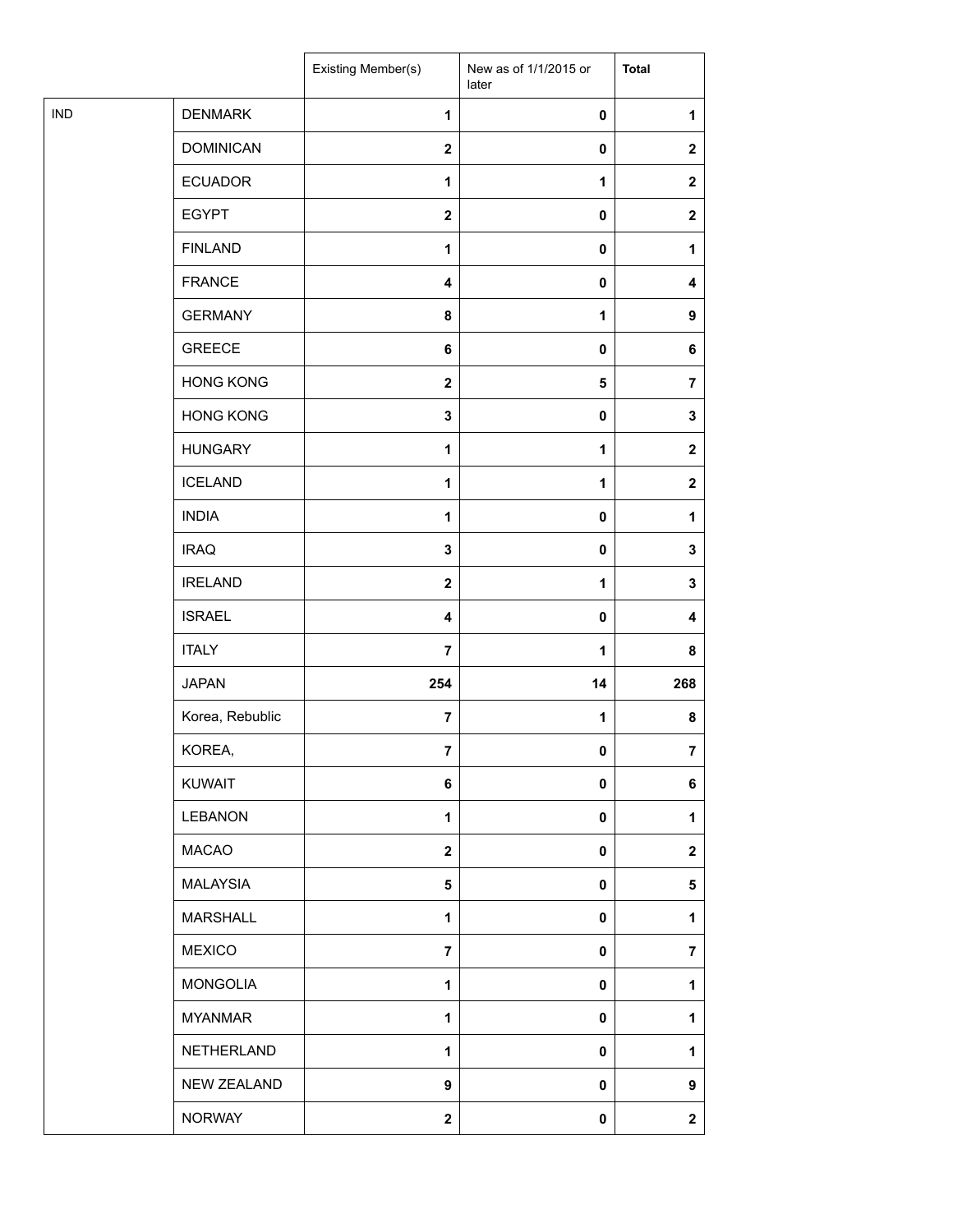|                  |                      | Existing Member(s) | New as of 1/1/2015 or<br>later | <b>Total</b>     |
|------------------|----------------------|--------------------|--------------------------------|------------------|
| <b>IND</b>       | <b>OMAN</b>          | 6                  | $\mathbf{1}$                   | $\overline{7}$   |
|                  | <b>PAKISTAN</b>      | 1                  | 0                              | 1                |
|                  | PERU                 | 1                  | $\mathbf 0$                    | 1                |
|                  | QATAR                | 12                 | 1                              | 13               |
|                  | <b>RUSSIAN</b>       | 1                  | 0                              | 1                |
|                  | SAUDI ARABIA         | 22                 | $\pmb{0}$                      | 22               |
|                  | SINGAPORE            | $\boldsymbol{2}$   | $\mathbf{1}$                   | $\mathbf{3}$     |
|                  | SOUTH KOREA          | 11                 | 3                              | 14               |
|                  | <b>SPAIN</b>         | 4                  | $\mathbf 0$                    | 4                |
|                  | SWEDEN               | 5                  | 0                              | ${\bf 5}$        |
|                  | <b>TAIWAN</b>        | 6                  | 3                              | 9                |
|                  | <b>TAIWAN ROC</b>    | $\mathbf{2}$       | $\mathbf 0$                    | $\boldsymbol{2}$ |
|                  | <b>THAILAND</b>      | $\mathbf 2$        | $\mathbf{1}$                   | $\mathbf 3$      |
|                  | <b>TURKEY</b>        | $\mathbf 2$        | 0                              | $\boldsymbol{2}$ |
|                  | <b>UGANDA</b>        | 1                  | 0                              | 1                |
|                  | UNITED ARAB          | 31                 | 0                              | 31               |
|                  | <b>UNITED</b>        | 21                 | $\mathbf 0$                    | 21               |
|                  | <b>URUGUAY</b>       | $\mathbf{2}$       | $\mathbf 0$                    | $\boldsymbol{2}$ |
|                  | <b>US MINOR</b>      | 3                  | 0                              | $\mathbf 3$      |
|                  | <b>VIET NAM</b>      | 2                  | 0                              | $\boldsymbol{2}$ |
|                  | <b>VIETNAM</b>       | 1                  | 0                              | 1                |
|                  | <b>Total</b>         | 5,061              | 345                            | 5,406            |
| IND <sub>2</sub> | <b>United States</b> | 1,700              | 25                             | 1,725            |
|                  | AFGHANISTAN          | $\mathbf{1}$       | $\pmb{0}$                      | 1                |
|                  | <b>AUSTRALIA</b>     | 16                 | 0                              | 16               |
|                  | <b>AUSTRIA</b>       | $\mathbf{2}$       | 0                              | $\boldsymbol{2}$ |
|                  | <b>BAHRAIN</b>       | $\mathbf 3$        | $\pmb{0}$                      | $\mathbf 3$      |
|                  | <b>BENIN</b>         | 1                  | $\mathbf 0$                    | 1                |
|                  | <b>BOLIVIA</b>       | $\mathbf{1}$       | $\pmb{0}$                      | 1                |
|                  | <b>BRAZIL</b>        | 4                  | 0                              | 4                |
|                  | CANADA               | 96                 | $\mathbf{3}$                   | 99               |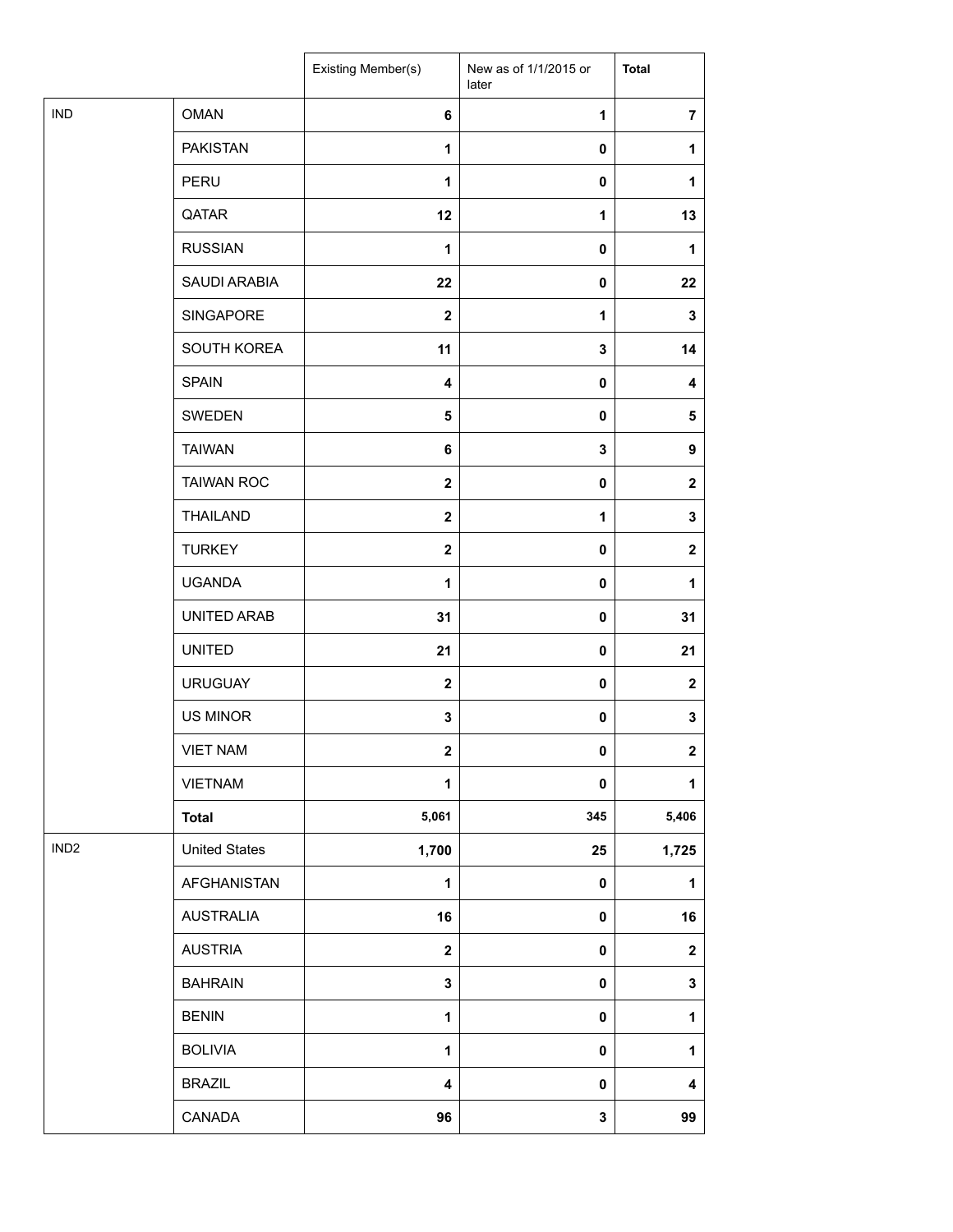| IND <sub>2</sub><br>CAYMAN<br>$\mathbf{1}$<br>$\pmb{0}$<br><b>CHINA</b><br>$\mathbf{2}$<br>$\pmb{0}$<br><b>COLOMBIA</b><br>$\mathbf 2$<br>1<br><b>COSTA RICA</b><br>$\mathbf{1}$<br>$\pmb{0}$<br><b>CYPRUS</b><br>1<br>0<br><b>DENMARK</b><br>1<br>$\pmb{0}$<br><b>FINLAND</b><br>$\mathbf{1}$<br>$\pmb{0}$<br><b>FRANCE</b><br>$\pmb{0}$<br>1<br><b>GERMANY</b><br>6<br>1<br><b>GREECE</b><br>$\mathbf{1}$<br>$\pmb{0}$<br><b>HONG KONG</b><br>$\overline{7}$<br>$\pmb{0}$<br><b>HONG KONG</b><br>$\overline{7}$<br>$\mathbf{1}$<br><b>INDIA</b><br>$\mathbf 2$<br>$\mathbf{1}$<br><b>ISRAEL</b><br>$\mathbf{2}$<br>$\pmb{0}$<br><b>ITALY</b><br>4<br>$\pmb{0}$<br><b>JAPAN</b><br>99<br>$\pmb{0}$<br>KAZAKHSTAN<br>1<br>$\pmb{0}$<br>Korea, Rebublic<br>$\mathbf 3$<br>$\pmb{0}$<br>KOREA,<br>$\overline{\mathbf{4}}$<br>$\pmb{0}$<br><b>KUWAIT</b><br>5<br>$\mathbf 0$<br><b>LEBANON</b><br>1<br>$\pmb{0}$<br><b>MACAO</b><br>$\overline{\mathbf{4}}$<br>$\pmb{0}$<br><b>MALAYSIA</b><br>1<br>$\pmb{0}$<br><b>MARTINIQUE</b><br>$\mathbf{1}$<br>$\pmb{0}$<br>NETHERLAND<br>$\mathbf{1}$<br>$\pmb{0}$<br><b>NEW</b><br>1<br>0<br><b>NEW ZEALAND</b><br>$\mathbf 3$<br>$\pmb{0}$<br><b>NIGERIA</b><br>$\mathbf{2}$<br>$\pmb{0}$<br><b>NORWAY</b><br>$\mathbf{1}$<br>$\pmb{0}$<br><b>OMAN</b><br>1<br>$\pmb{0}$ |  | Existing Member(s) | New as of 1/1/2015 or<br>later | <b>Total</b>            |
|-----------------------------------------------------------------------------------------------------------------------------------------------------------------------------------------------------------------------------------------------------------------------------------------------------------------------------------------------------------------------------------------------------------------------------------------------------------------------------------------------------------------------------------------------------------------------------------------------------------------------------------------------------------------------------------------------------------------------------------------------------------------------------------------------------------------------------------------------------------------------------------------------------------------------------------------------------------------------------------------------------------------------------------------------------------------------------------------------------------------------------------------------------------------------------------------------------------------------------------------------------------------------------------------------------------------|--|--------------------|--------------------------------|-------------------------|
|                                                                                                                                                                                                                                                                                                                                                                                                                                                                                                                                                                                                                                                                                                                                                                                                                                                                                                                                                                                                                                                                                                                                                                                                                                                                                                                 |  |                    |                                | 1                       |
|                                                                                                                                                                                                                                                                                                                                                                                                                                                                                                                                                                                                                                                                                                                                                                                                                                                                                                                                                                                                                                                                                                                                                                                                                                                                                                                 |  |                    |                                | $\mathbf{2}$            |
|                                                                                                                                                                                                                                                                                                                                                                                                                                                                                                                                                                                                                                                                                                                                                                                                                                                                                                                                                                                                                                                                                                                                                                                                                                                                                                                 |  |                    |                                | 3                       |
|                                                                                                                                                                                                                                                                                                                                                                                                                                                                                                                                                                                                                                                                                                                                                                                                                                                                                                                                                                                                                                                                                                                                                                                                                                                                                                                 |  |                    |                                | 1                       |
|                                                                                                                                                                                                                                                                                                                                                                                                                                                                                                                                                                                                                                                                                                                                                                                                                                                                                                                                                                                                                                                                                                                                                                                                                                                                                                                 |  |                    |                                | 1                       |
|                                                                                                                                                                                                                                                                                                                                                                                                                                                                                                                                                                                                                                                                                                                                                                                                                                                                                                                                                                                                                                                                                                                                                                                                                                                                                                                 |  |                    |                                | 1                       |
|                                                                                                                                                                                                                                                                                                                                                                                                                                                                                                                                                                                                                                                                                                                                                                                                                                                                                                                                                                                                                                                                                                                                                                                                                                                                                                                 |  |                    |                                | 1                       |
|                                                                                                                                                                                                                                                                                                                                                                                                                                                                                                                                                                                                                                                                                                                                                                                                                                                                                                                                                                                                                                                                                                                                                                                                                                                                                                                 |  |                    |                                | 1                       |
|                                                                                                                                                                                                                                                                                                                                                                                                                                                                                                                                                                                                                                                                                                                                                                                                                                                                                                                                                                                                                                                                                                                                                                                                                                                                                                                 |  |                    |                                | $\overline{7}$          |
|                                                                                                                                                                                                                                                                                                                                                                                                                                                                                                                                                                                                                                                                                                                                                                                                                                                                                                                                                                                                                                                                                                                                                                                                                                                                                                                 |  |                    |                                | 1                       |
|                                                                                                                                                                                                                                                                                                                                                                                                                                                                                                                                                                                                                                                                                                                                                                                                                                                                                                                                                                                                                                                                                                                                                                                                                                                                                                                 |  |                    |                                | $\overline{\mathbf{r}}$ |
|                                                                                                                                                                                                                                                                                                                                                                                                                                                                                                                                                                                                                                                                                                                                                                                                                                                                                                                                                                                                                                                                                                                                                                                                                                                                                                                 |  |                    |                                | 8                       |
|                                                                                                                                                                                                                                                                                                                                                                                                                                                                                                                                                                                                                                                                                                                                                                                                                                                                                                                                                                                                                                                                                                                                                                                                                                                                                                                 |  |                    |                                | 3                       |
|                                                                                                                                                                                                                                                                                                                                                                                                                                                                                                                                                                                                                                                                                                                                                                                                                                                                                                                                                                                                                                                                                                                                                                                                                                                                                                                 |  |                    |                                | $\mathbf{2}$            |
|                                                                                                                                                                                                                                                                                                                                                                                                                                                                                                                                                                                                                                                                                                                                                                                                                                                                                                                                                                                                                                                                                                                                                                                                                                                                                                                 |  |                    |                                | 4                       |
|                                                                                                                                                                                                                                                                                                                                                                                                                                                                                                                                                                                                                                                                                                                                                                                                                                                                                                                                                                                                                                                                                                                                                                                                                                                                                                                 |  |                    |                                | 99                      |
|                                                                                                                                                                                                                                                                                                                                                                                                                                                                                                                                                                                                                                                                                                                                                                                                                                                                                                                                                                                                                                                                                                                                                                                                                                                                                                                 |  |                    |                                | 1                       |
|                                                                                                                                                                                                                                                                                                                                                                                                                                                                                                                                                                                                                                                                                                                                                                                                                                                                                                                                                                                                                                                                                                                                                                                                                                                                                                                 |  |                    |                                | 3                       |
|                                                                                                                                                                                                                                                                                                                                                                                                                                                                                                                                                                                                                                                                                                                                                                                                                                                                                                                                                                                                                                                                                                                                                                                                                                                                                                                 |  |                    |                                | 4                       |
|                                                                                                                                                                                                                                                                                                                                                                                                                                                                                                                                                                                                                                                                                                                                                                                                                                                                                                                                                                                                                                                                                                                                                                                                                                                                                                                 |  |                    |                                | 5                       |
|                                                                                                                                                                                                                                                                                                                                                                                                                                                                                                                                                                                                                                                                                                                                                                                                                                                                                                                                                                                                                                                                                                                                                                                                                                                                                                                 |  |                    |                                | 1                       |
|                                                                                                                                                                                                                                                                                                                                                                                                                                                                                                                                                                                                                                                                                                                                                                                                                                                                                                                                                                                                                                                                                                                                                                                                                                                                                                                 |  |                    |                                | 4                       |
|                                                                                                                                                                                                                                                                                                                                                                                                                                                                                                                                                                                                                                                                                                                                                                                                                                                                                                                                                                                                                                                                                                                                                                                                                                                                                                                 |  |                    |                                | 1                       |
|                                                                                                                                                                                                                                                                                                                                                                                                                                                                                                                                                                                                                                                                                                                                                                                                                                                                                                                                                                                                                                                                                                                                                                                                                                                                                                                 |  |                    |                                | 1                       |
|                                                                                                                                                                                                                                                                                                                                                                                                                                                                                                                                                                                                                                                                                                                                                                                                                                                                                                                                                                                                                                                                                                                                                                                                                                                                                                                 |  |                    |                                | 1                       |
|                                                                                                                                                                                                                                                                                                                                                                                                                                                                                                                                                                                                                                                                                                                                                                                                                                                                                                                                                                                                                                                                                                                                                                                                                                                                                                                 |  |                    |                                | 1                       |
|                                                                                                                                                                                                                                                                                                                                                                                                                                                                                                                                                                                                                                                                                                                                                                                                                                                                                                                                                                                                                                                                                                                                                                                                                                                                                                                 |  |                    |                                | 3                       |
|                                                                                                                                                                                                                                                                                                                                                                                                                                                                                                                                                                                                                                                                                                                                                                                                                                                                                                                                                                                                                                                                                                                                                                                                                                                                                                                 |  |                    |                                | $\mathbf{2}$            |
|                                                                                                                                                                                                                                                                                                                                                                                                                                                                                                                                                                                                                                                                                                                                                                                                                                                                                                                                                                                                                                                                                                                                                                                                                                                                                                                 |  |                    |                                | 1                       |
|                                                                                                                                                                                                                                                                                                                                                                                                                                                                                                                                                                                                                                                                                                                                                                                                                                                                                                                                                                                                                                                                                                                                                                                                                                                                                                                 |  |                    |                                | 1                       |
| QATAR<br>15<br>$\pmb{0}$                                                                                                                                                                                                                                                                                                                                                                                                                                                                                                                                                                                                                                                                                                                                                                                                                                                                                                                                                                                                                                                                                                                                                                                                                                                                                        |  |                    |                                | 15                      |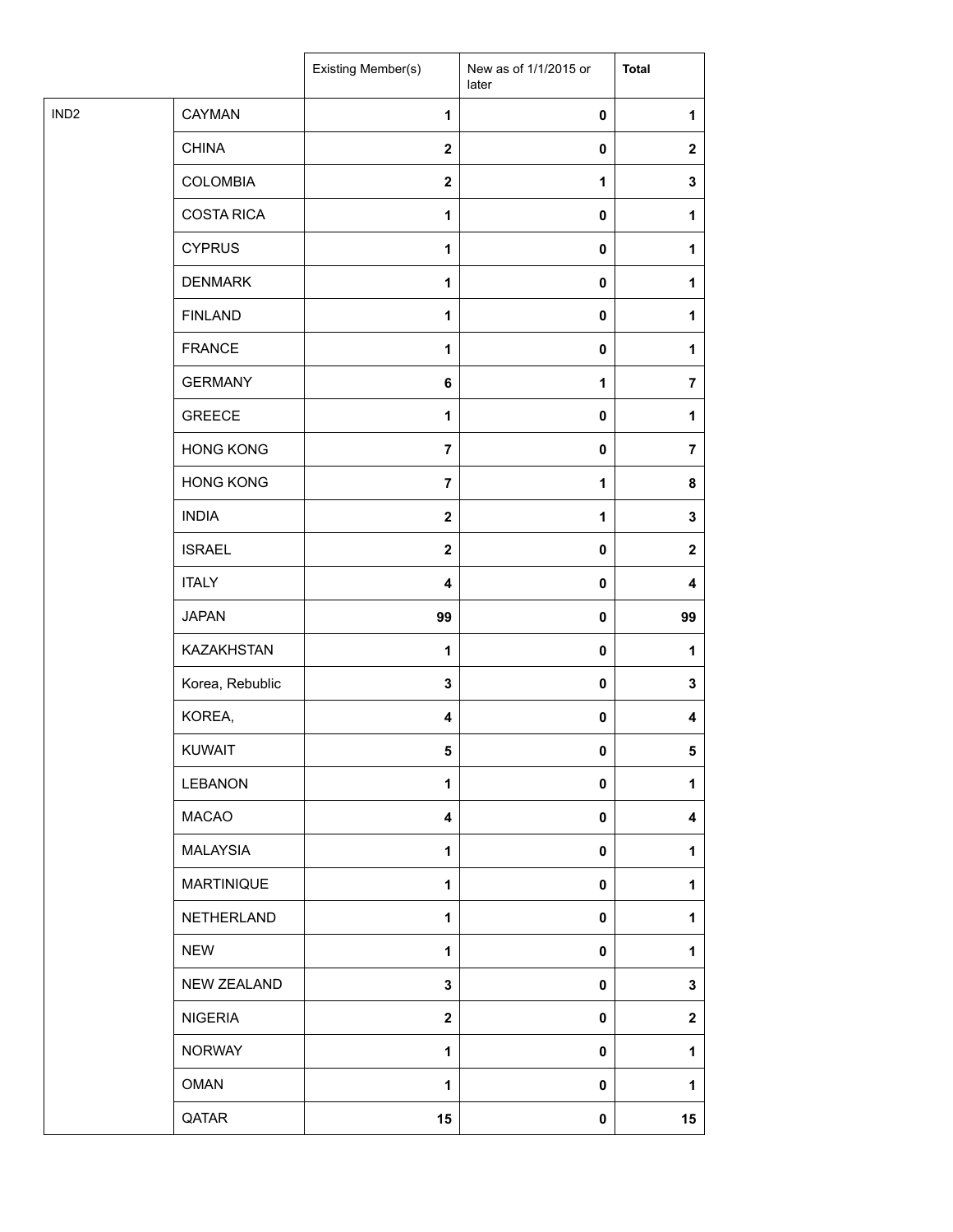|                  |                      | Existing Member(s) | New as of 1/1/2015 or<br>later | <b>Total</b>            |
|------------------|----------------------|--------------------|--------------------------------|-------------------------|
| IND <sub>2</sub> | <b>ROMANIA</b>       | $\mathbf{1}$       | $\pmb{0}$                      | 1                       |
|                  | <b>RUSSIAN</b>       | 1                  | 0                              | 1                       |
|                  | SAUDI ARABIA         | 12                 | $\mathbf{1}$                   | 13                      |
|                  | SINGAPORE            | 3                  | 0                              | 3                       |
|                  | <b>SLOVAKIA</b>      | $\mathbf{2}$       | 0                              | $\mathbf{2}$            |
|                  | SOUTH KOREA          | $\overline{7}$     | $\pmb{0}$                      | $\overline{7}$          |
|                  | <b>SPAIN</b>         | 3                  | $\pmb{0}$                      | $\mathbf 3$             |
|                  | SWEDEN               | 1                  | 0                              | 1                       |
|                  | SWITZERLAND          | 3                  | 0                              | 3                       |
|                  | <b>TAIWAN</b>        | 6                  | 0                              | 6                       |
|                  | <b>THAILAND</b>      | $\mathbf{2}$       | 0                              | $\mathbf{2}$            |
|                  | TRINIDAD AND         | 1                  | $\pmb{0}$                      | 1                       |
|                  | <b>TURKEY</b>        | 1                  | 0                              | 1                       |
|                  | <b>UKRAINE</b>       | 1                  | 0                              | 1                       |
|                  | UNITED ARAB          | 12                 | 0                              | 12                      |
|                  | <b>UNITED</b>        | 6                  | 1                              | $\overline{7}$          |
|                  | <b>US MINOR</b>      | $\mathbf{2}$       | $\pmb{0}$                      | $\overline{\mathbf{2}}$ |
|                  | Virgin Islands,      | 1                  | $\mathbf 0$                    | 1                       |
|                  | <b>Total</b>         | 2,071              | 34                             | 2,105                   |
| LIF              | <b>United States</b> | 41                 | $\mathbf 0$                    | 41                      |
|                  | <b>AUSTRALIA</b>     | 1                  | 0                              | 1                       |
|                  | CANADA               | $\mathbf{2}$       | 0                              | $\mathbf 2$             |
|                  | <b>EGYPT</b>         | $\mathbf{1}$       | 0                              | 1                       |
|                  | <b>ISRAEL</b>        | 1                  | 0                              | $\mathbf{1}$            |
|                  | <b>JAPAN</b>         | 1                  | 0                              | $\mathbf{1}$            |
|                  | UNITED ARAB          | 1                  | 0                              | 1                       |
|                  | <b>UNITED</b>        | $\mathbf 2$        | 0                              | $\mathbf 2$             |
|                  | <b>Total</b>         | 50                 | $\pmb{0}$                      | 50                      |
| NT               | <b>United States</b> | 540                | 46                             | 586                     |
|                  | <b>AUSTRALIA</b>     | 3                  | 0                              | 3                       |
|                  | <b>BRAZIL</b>        | 1                  | $\pmb{0}$                      | $\mathbf 1$             |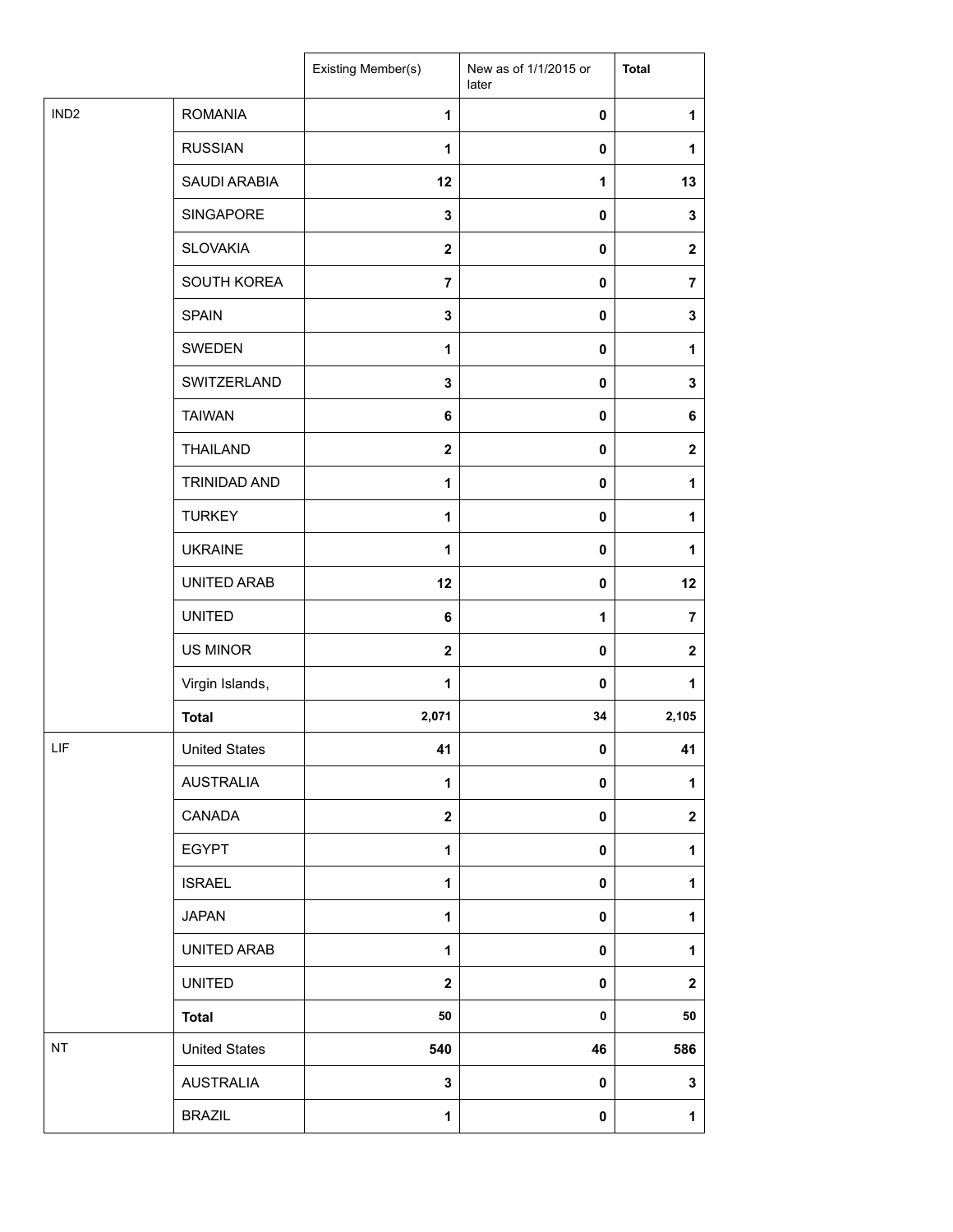|                 |                      | Existing Member(s) | New as of 1/1/2015 or<br>later | <b>Total</b>   |
|-----------------|----------------------|--------------------|--------------------------------|----------------|
| NT              | <b>BURUNDI</b>       | $\mathbf{1}$       | $\pmb{0}$                      | 1              |
|                 | CANADA               | 16                 | $\sqrt{5}$                     | 21             |
|                 | <b>CHINA</b>         | $\mathbf{1}$       | $\pmb{0}$                      | 1              |
|                 | <b>COLOMBIA</b>      | 1                  | $\mathbf 0$                    | 1              |
|                 | <b>FRANCE</b>        | 1                  | $\pmb{0}$                      | 1              |
|                 | <b>GERMANY</b>       | 1                  | $\pmb{0}$                      | 1              |
|                 | <b>GREECE</b>        | 1                  | $\pmb{0}$                      | 1              |
|                 | <b>GUAM</b>          | 1                  | $\pmb{0}$                      | 1              |
|                 | <b>HONG KONG</b>     | 1                  | $\mathbf 0$                    | 1              |
|                 | <b>ISRAEL</b>        | $\mathbf 2$        | $\pmb{0}$                      | $\mathbf 2$    |
|                 | <b>ITALY</b>         | 1                  | $\mathbf 0$                    | 1              |
|                 | <b>JAPAN</b>         | 5                  | $\overline{\mathbf{4}}$        | 9              |
|                 | Korea, Rebublic      | $\mathbf{1}$       | $\pmb{0}$                      | 1              |
|                 | KOREA,               | 1                  | $\mathbf 0$                    | 1              |
|                 | <b>MALAYSIA</b>      | $\mathbf{1}$       | $\pmb{0}$                      | 1              |
|                 | NEW ZEALAND          | $\mathbf{1}$       | $\pmb{0}$                      | 1              |
|                 | <b>OMAN</b>          | 1                  | $\pmb{0}$                      | 1              |
|                 | PERU                 | 1                  | $\pmb{0}$                      | 1              |
|                 | Puerto Rico          | 1                  | $\pmb{0}$                      | 1              |
|                 | <b>RUSSIA</b>        | 1                  | 0                              | $\mathbf 1$    |
|                 | SAUDI ARABIA         | 6                  | 1                              | $\overline{7}$ |
|                 | <b>SLOVAKIA</b>      | 0                  | 1                              | $\mathbf{1}$   |
|                 | SOUTH KOREA          | 3                  | $\mathbf 0$                    | 3              |
|                 | SWEDEN               | 1                  | $\mathbf 0$                    | 1              |
|                 | <b>THAILAND</b>      | 0                  | 1                              | $\mathbf{1}$   |
|                 | <b>TURKEY</b>        | 1                  | 0                              | 1              |
|                 | <b>UNITED</b>        | 4                  | $\mathbf 0$                    | 4              |
|                 | <b>Total</b>         | 599                | 58                             | 657            |
| NT <sub>2</sub> | <b>United States</b> | 376                | 10                             | 386            |
|                 | <b>AUSTRALIA</b>     | 5                  | $\mathbf 0$                    | 5              |
|                 | CANADA               | 5                  | $\mathbf{1}$                   | 6              |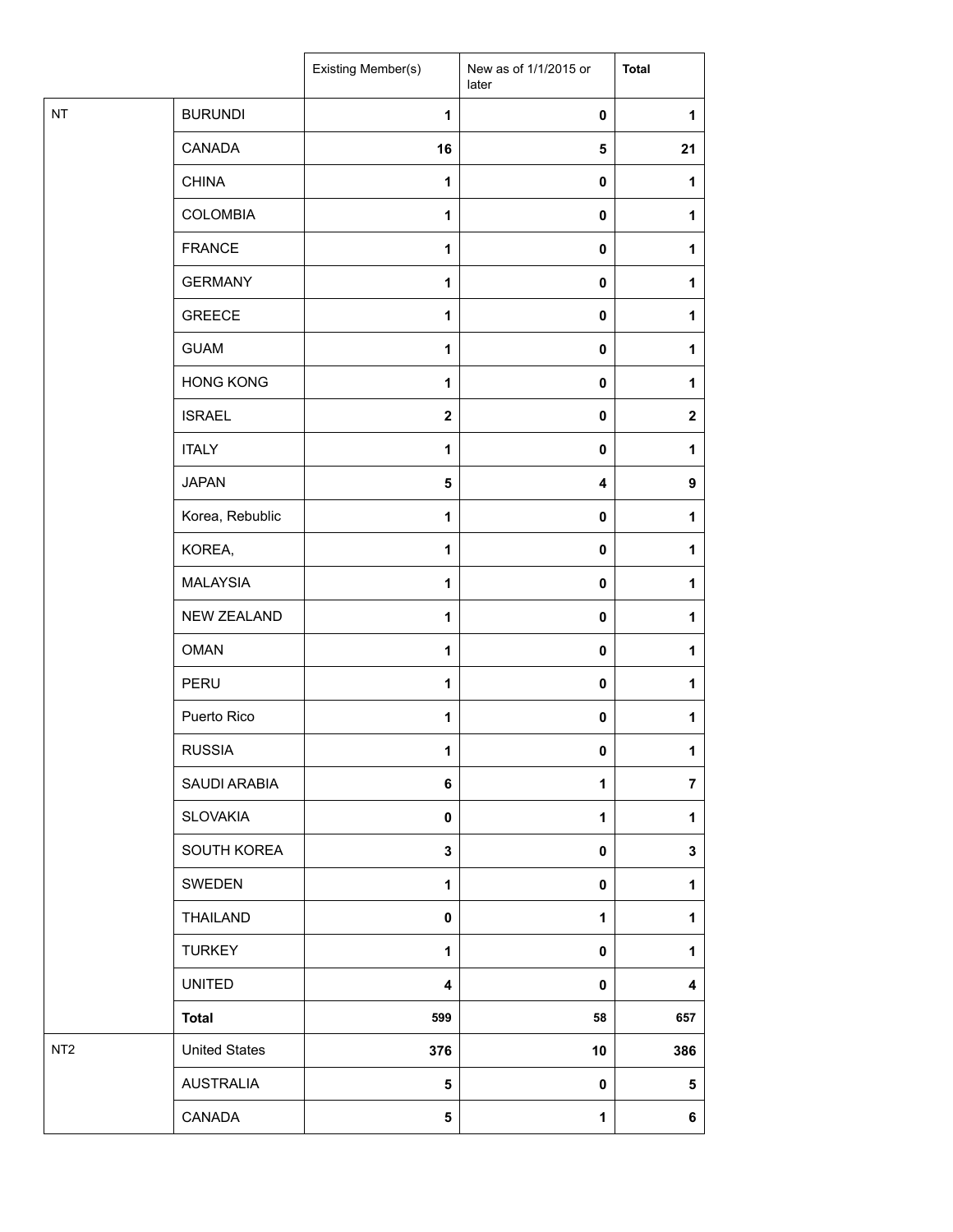|                 |                      | Existing Member(s)      | New as of 1/1/2015 or<br>later | <b>Total</b>            |
|-----------------|----------------------|-------------------------|--------------------------------|-------------------------|
| NT <sub>2</sub> | <b>CHINA</b>         | 1                       | $\pmb{0}$                      | 1                       |
|                 | <b>GERMANY</b>       | 3                       | $\mathbf 0$                    | $\mathbf 3$             |
|                 | <b>HONG KONG</b>     | $\mathbf{2}$            | $\mathbf 0$                    | $\boldsymbol{2}$        |
|                 | <b>ITALY</b>         | 1                       | $\mathbf 0$                    | 1                       |
|                 | <b>JAPAN</b>         | 8                       | $\pmb{0}$                      | 8                       |
|                 | KOREA,               | $\overline{\mathbf{2}}$ | $\pmb{0}$                      | $\boldsymbol{2}$        |
|                 | <b>KUWAIT</b>        | $\mathbf{2}$            | $\pmb{0}$                      | $\boldsymbol{2}$        |
|                 | <b>MACAO</b>         | 1                       | $\pmb{0}$                      | 1                       |
|                 | MOROCCO              | 1                       | $\pmb{0}$                      | 1                       |
|                 | SAUDI ARABIA         | 1                       | $\mathbf 0$                    | 1                       |
|                 | SOUTH KOREA          | 1                       | $\mathbf 0$                    | 1                       |
|                 | SWITZERLAND          | 1                       | $\pmb{0}$                      | 1                       |
|                 | <b>TAIWAN</b>        | $\mathbf 3$             | $\mathbf 0$                    | $\mathbf 3$             |
|                 | UNITED ARAB          | 1                       | $\pmb{0}$                      | 1                       |
|                 | <b>Total</b>         | 414                     | 11                             | 425                     |
| <b>PTR</b>      | <b>United States</b> | 446                     | 28                             | 474                     |
|                 | <b>AUSTRALIA</b>     | $\mathbf 3$             | $\pmb{0}$                      | $\mathbf 3$             |
|                 | CANADA               | 15                      | 5                              | 20                      |
|                 | CAYMAN               | 1                       | 0                              | 1                       |
|                 | <b>CHINA</b>         | 4                       | 0                              | 4                       |
|                 | <b>COLOMBIA</b>      | $\mathbf 3$             | 0                              | $\mathbf 3$             |
|                 | <b>COSTA RICA</b>    | $\mathbf{2}$            | $\mathbf 0$                    | $\overline{\mathbf{2}}$ |
|                 | <b>CZECH</b>         | $\mathbf 0$             | $\mathbf{1}$                   | 1                       |
|                 | <b>DOMINICAN</b>     | 1                       | $\pmb{0}$                      | 1                       |
|                 | <b>ECUADOR</b>       | 9                       | 0                              | 9                       |
|                 | <b>GEORGIA</b>       | 1                       | $\pmb{0}$                      | 1                       |
|                 | <b>GERMANY</b>       | $\overline{\mathbf{2}}$ | $\pmb{0}$                      | $\overline{\mathbf{2}}$ |
|                 | <b>HONG KONG</b>     | 1                       | $\pmb{0}$                      | 1                       |
|                 | <b>INDIA</b>         | 1                       | $\mathbf 0$                    | 1                       |
|                 | <b>INDONESIA</b>     | 1                       | $\mathbf 0$                    | 1                       |
|                 | <b>ISRAEL</b>        | $\mathbf{2}$            | 0                              | $\boldsymbol{2}$        |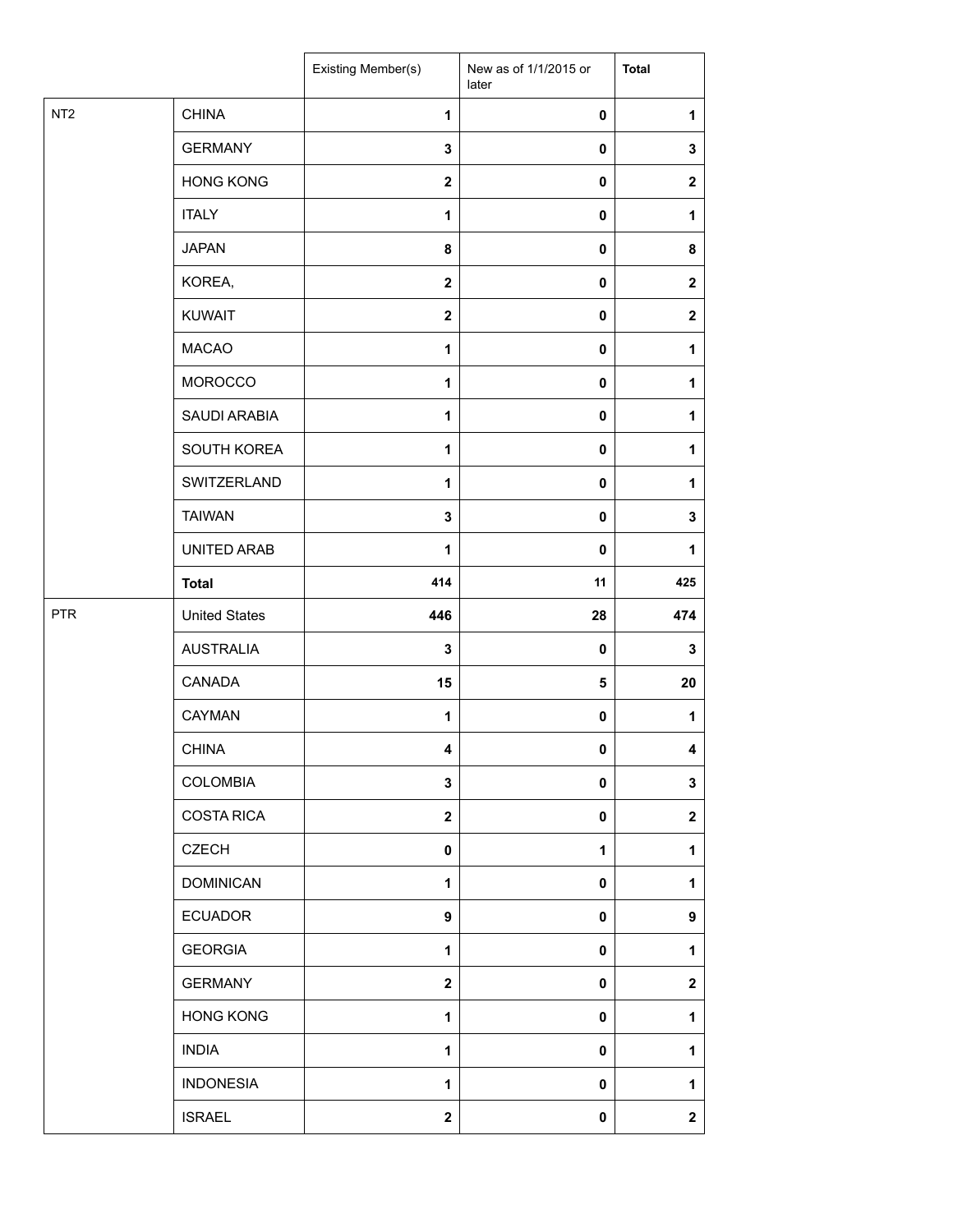|                  |                      | Existing Member(s)      | New as of 1/1/2015 or<br>later | <b>Total</b>            |
|------------------|----------------------|-------------------------|--------------------------------|-------------------------|
| <b>PTR</b>       | <b>JAPAN</b>         | 11                      | $\mathbf 0$                    | 11                      |
|                  | KOREA,               | 1                       | $\pmb{0}$                      | 1                       |
|                  | <b>MEXICO</b>        | 5                       | 1                              | 6                       |
|                  | <b>NEPAL</b>         | $\mathbf 2$             | $\mathbf 0$                    | $\boldsymbol{2}$        |
|                  | NEW ZEALAND          | 1                       | $\pmb{0}$                      | 1                       |
|                  | <b>NIGERIA</b>       | 1                       | $\mathbf 0$                    | 1                       |
|                  | <b>OMAN</b>          | $\mathbf 0$             | 1                              | 1                       |
|                  | <b>PAKISTAN</b>      | $\mathbf{1}$            | $\pmb{0}$                      | 1                       |
|                  | PERU                 | 3                       | $\mathbf 0$                    | 3                       |
|                  | <b>PHILIPPINES</b>   | $\mathbf 2$             | 0                              | $\boldsymbol{2}$        |
|                  | QATAR                | 0                       | 1                              | 1                       |
|                  | SAUDI ARABIA         | 3                       | $\pmb{0}$                      | $\mathbf 3$             |
|                  | SOUTH AFRICA         | $\mathbf{1}$            | $\pmb{0}$                      | 1                       |
|                  | SOUTH KOREA          | 1                       | $\pmb{0}$                      | 1                       |
|                  | <b>TAIWAN</b>        | $\mathbf 2$             | 0                              | $\mathbf 2$             |
|                  | <b>TAIWAN ROC</b>    | 1                       | 0                              | 1                       |
|                  | <b>THAILAND</b>      | $\mathbf{2}$            | $\pmb{0}$                      | $\overline{\mathbf{2}}$ |
|                  | <b>TURKEY</b>        | 1                       | 0                              | 1                       |
|                  | <b>UKRAINE</b>       | 1                       | 0                              | 1                       |
|                  | UNITED ARAB          | 1                       | 0                              | $\mathbf 1$             |
|                  | <b>UNITED</b>        | 8                       | 0                              | 8                       |
|                  | US MINOR             | $\overline{\mathbf{2}}$ | $\pmb{0}$                      | $\mathbf 2$             |
|                  | <b>VIETNAM</b>       | $\overline{\mathbf{2}}$ | $\pmb{0}$                      | $\boldsymbol{2}$        |
|                  | <b>Total</b>         | 544                     | 37                             | 581                     |
| PTR <sub>2</sub> | <b>United States</b> | 181                     | 6                              | 187                     |
|                  | ARGENTINA            | 1                       | $\mathbf 0$                    | 1                       |
|                  | <b>ARMENIA</b>       | $\mathbf{1}$            | $\mathbf 0$                    | $\mathbf{1}$            |
|                  | <b>AUSTRALIA</b>     | 1                       | $\mathbf 0$                    | 1                       |
|                  | <b>BRAZIL</b>        | $\mathbf{1}$            | 0                              | $\mathbf{1}$            |
|                  | CANADA               | $\overline{7}$          | 1                              | 8                       |
|                  | CHILE                | $\mathbf 2$             | $\pmb{0}$                      | $\mathbf{2}$            |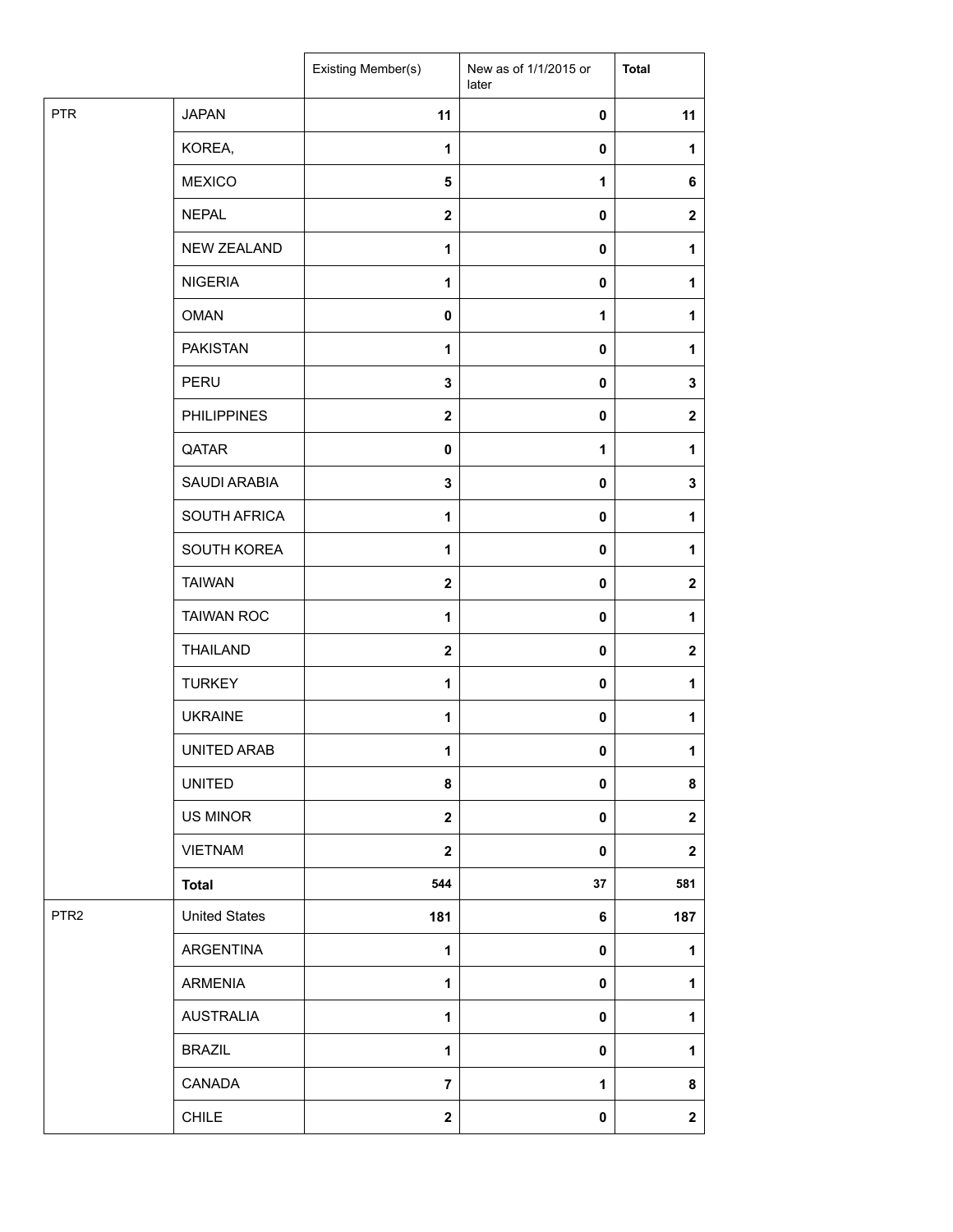|                  |                      | Existing Member(s) | New as of 1/1/2015 or<br>later | <b>Total</b> |
|------------------|----------------------|--------------------|--------------------------------|--------------|
| PTR <sub>2</sub> | <b>CHINA</b>         | 3                  | $\pmb{0}$                      | $\mathbf 3$  |
|                  | <b>COLOMBIA</b>      | 1                  | $\mathbf 0$                    | 1            |
|                  | <b>CZECH</b>         | 1                  | 0                              | 1            |
|                  | <b>GREECE</b>        | 1                  | 0                              | 1            |
|                  | <b>INDONESIA</b>     | 1                  | 0                              | 1            |
|                  | <b>ISRAEL</b>        | $\mathbf{1}$       | 0                              | 1            |
|                  | <b>JAPAN</b>         | 8                  | $\pmb{0}$                      | 8            |
|                  | <b>MACAO</b>         | 1                  | $\mathbf 0$                    | 1            |
|                  | <b>MEXICO</b>        | 3                  | 0                              | $\mathbf 3$  |
|                  | <b>PAKISTAN</b>      | 1                  | 0                              | 1            |
|                  | <b>POLAND</b>        | 1                  | 0                              | 1            |
|                  | QATAR                | 1                  | $\pmb{0}$                      | $\mathbf 1$  |
|                  | SAUDI ARABIA         | 8                  | $\mathbf 0$                    | 8            |
|                  | <b>TAIWAN</b>        | 3                  | $\mathbf 0$                    | 3            |
|                  | <b>THAILAND</b>      | 1                  | 0                              | 1            |
|                  | <b>TURKEY</b>        | 5                  | 0                              | 5            |
|                  | <b>VIET NAM</b>      | 1                  | 0                              | 1            |
|                  | <b>Total</b>         | 235                | $\overline{7}$                 | 242          |
| <b>RET</b>       | <b>United States</b> | 136                | 0                              | 136          |
|                  | ARGENTINA            | 0                  | 1                              | $\mathbf{1}$ |
|                  | <b>BRAZIL</b>        | 1                  | 0                              | $\mathbf{1}$ |
|                  | CANADA               | 4                  | 0                              | 4            |
|                  | <b>COLOMBIA</b>      | 1                  | 0                              | 1            |
|                  | <b>GERMANY</b>       | $\mathbf 2$        | 0                              | $\mathbf 2$  |
|                  | <b>ISRAEL</b>        | 1                  | 0                              | 1            |
|                  | <b>JAPAN</b>         | 1                  | $\pmb{0}$                      | $\mathbf{1}$ |
|                  | PORTUGAL             | $\mathbf{1}$       | 0                              | 1            |
|                  | <b>SRI LANKA</b>     | $\mathbf{1}$       | 0                              | 1            |
|                  | <b>UNITED</b>        | $\mathbf{1}$       | 0                              | 1            |
|                  | <b>Total</b>         | 149                | 1                              | 150          |
| RET <sub>2</sub> | <b>United States</b> | 85                 | 0                              | 85           |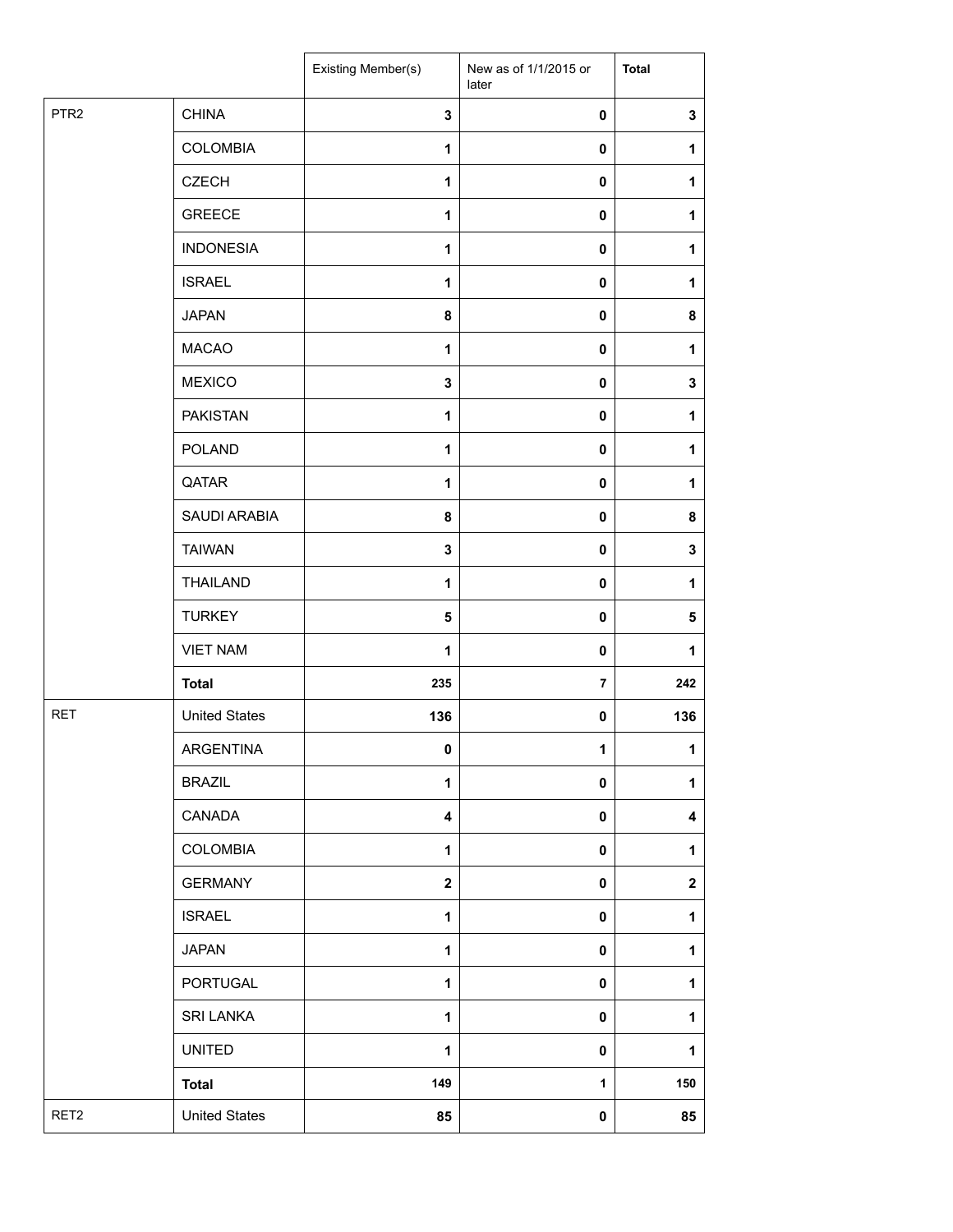|      |                      | Existing Member(s)      | New as of 1/1/2015 or<br>later | <b>Total</b> |
|------|----------------------|-------------------------|--------------------------------|--------------|
| RET2 | <b>AUSTRALIA</b>     | $\mathbf{1}$            | $\pmb{0}$                      | 1            |
|      | CANADA               | $\mathbf{1}$            | 0                              | 1            |
|      | <b>ISRAEL</b>        | $\overline{\mathbf{2}}$ | 0                              | $\mathbf 2$  |
|      | <b>ITALY</b>         | $\mathbf{1}$            | 0                              | 1            |
|      | <b>JAPAN</b>         | 5                       | 0                              | 5            |
|      | <b>SPAIN</b>         | 1                       | 0                              | 1            |
|      | <b>Total</b>         | 96                      | $\pmb{0}$                      | 96           |
| STU  | <b>United States</b> | 865                     | 133                            | 998          |
|      | <b>AMERICAN</b>      | $\mathbf{1}$            | 0                              | 1            |
|      | <b>AUSTRALIA</b>     | 6                       | 0                              | 6            |
|      | <b>CAMBODIA</b>      | $\mathbf{1}$            | $\mathbf 0$                    | 1            |
|      | CANADA               | 42                      | 14                             | 56           |
|      | <b>CHINA</b>         | 6                       | 1                              | 7            |
|      | COLOMBIA             | $\mathbf{1}$            | 0                              | 1            |
|      | <b>COSTA RICA</b>    | $\mathbf{1}$            | 0                              | 1            |
|      | <b>ECUADOR</b>       | $\mathbf{1}$            | $\pmb{0}$                      | 1            |
|      | <b>FRANCE</b>        | $\overline{\mathbf{2}}$ | $\mathbf 0$                    | $\mathbf 2$  |
|      | <b>GERMANY</b>       | $\mathbf{2}$            | 0                              | $\mathbf 2$  |
|      | <b>GUAM</b>          | 1                       | 0                              | 1            |
|      | <b>GUATEMALA</b>     | 1                       | $\pmb{0}$                      | 1            |
|      | <b>HONG KONG</b>     | 0                       | 1                              | 1            |
|      | <b>IRAQ</b>          | $\mathbf{1}$            | 0                              | 1            |
|      | <b>ITALY</b>         | $\mathbf{1}$            | 0                              | 1            |
|      | <b>JAPAN</b>         | 18                      | $\pmb{0}$                      | 18           |
|      | Korea, Rebublic      | $\mathbf{1}$            | 0                              | 1            |
|      | KOREA,               | $\mathbf{1}$            | 0                              | 1            |
|      | <b>KUWAIT</b>        | 1                       | 0                              | 1            |
|      | <b>MEXICO</b>        | 14                      | 0                              | 14           |
|      | <b>PHILIPPINES</b>   | 1                       | $\mathbf 0$                    | 1            |
|      | PORTUGAL             | $\mathbf{1}$            | 0                              | 1            |
|      | SAUDI ARABIA         | 3                       | 0                              | 3            |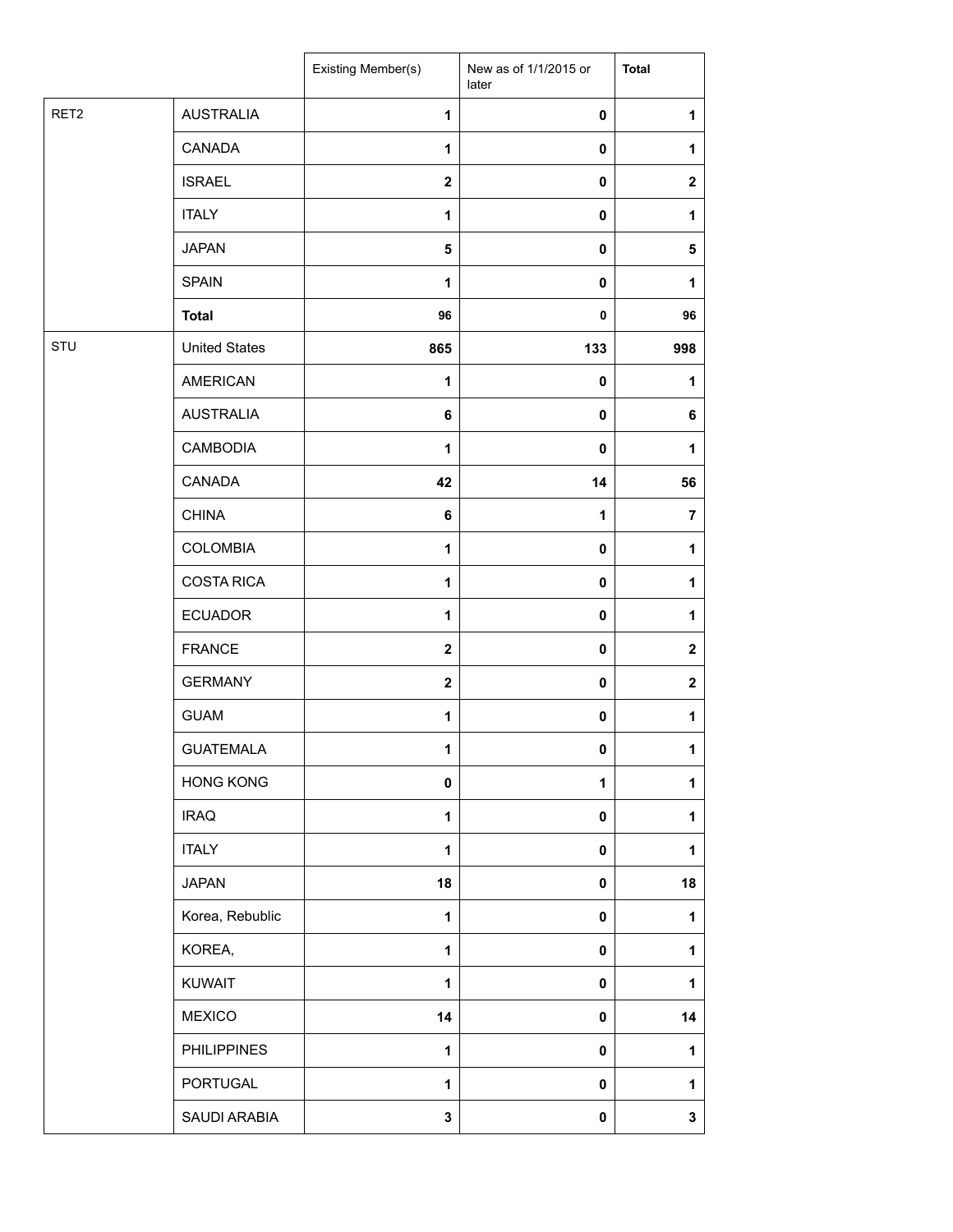|                  |                      | Existing Member(s)      | New as of 1/1/2015 or<br>later | <b>Total</b> |
|------------------|----------------------|-------------------------|--------------------------------|--------------|
| STU              | <b>SLOVENIA</b>      | $\mathbf 0$             | $\mathbf 1$                    | $\mathbf{1}$ |
|                  | SOUTH KOREA          | 3                       | 1                              | 4            |
|                  | <b>SPAIN</b>         | 1                       | 0                              | 1            |
|                  | <b>THAILAND</b>      | 23                      | 0                              | 23           |
|                  | <b>TUNISIA</b>       | $\mathbf{2}$            | 0                              | $\mathbf 2$  |
|                  | <b>TURKEY</b>        | 9                       | 0                              | 9            |
|                  | UNITED ARAB          | $\mathbf{1}$            | 0                              | 1            |
|                  | <b>UNITED</b>        | 3                       | 1                              | 4            |
|                  | <b>UZBEKISTAN</b>    | 1                       | $\mathbf 0$                    | 1            |
|                  | <b>YEMEN</b>         | 1                       | 0                              | 1            |
|                  | <b>Total</b>         | 1,016                   | 152                            | 1,168        |
| STU <sub>2</sub> | <b>United States</b> | 391                     | 37                             | 428          |
|                  | <b>AUSTRALIA</b>     | 6                       | 0                              | 6            |
|                  | <b>BRAZIL</b>        | 1                       | 0                              | 1            |
|                  | CANADA               | 20                      | 3                              | 23           |
|                  | <b>CHILE</b>         | 1                       | $\pmb{0}$                      | 1            |
|                  | <b>INDONESIA</b>     | 1                       | $\pmb{0}$                      | 1            |
|                  | <b>ISRAEL</b>        | $\mathbf{2}$            | 0                              | $\mathbf 2$  |
|                  | <b>JAPAN</b>         | 8                       | 0                              | 8            |
|                  | KOREA,               | $\overline{\mathbf{2}}$ | 0                              | $\mathbf{2}$ |
|                  | LEBANON              | $\mathbf{1}$            | 0                              | $\mathbf{1}$ |
|                  | <b>MACAO</b>         | $\mathbf{1}$            | 0                              | 1            |
|                  | <b>MEXICO</b>        | $\overline{\mathbf{2}}$ | 0                              | $\mathbf 2$  |
|                  | <b>NEW ZEALAND</b>   | $\mathbf 3$             | 0                              | ${\bf 3}$    |
|                  | Puerto Rico          | 1                       | 0                              | $\mathbf{1}$ |
|                  | SAUDI ARABIA         | $\mathbf{1}$            | 0                              | $\mathbf{1}$ |
|                  | <b>UNITED</b>        | 5                       | $\pmb{0}$                      | 5            |
|                  | <b>Total</b>         | 446                     | 40                             | 486          |
| <b>Total</b>     |                      | 12,329                  | 768                            | 13,097       |

This report is based on members paid through 1/31/2015 or later.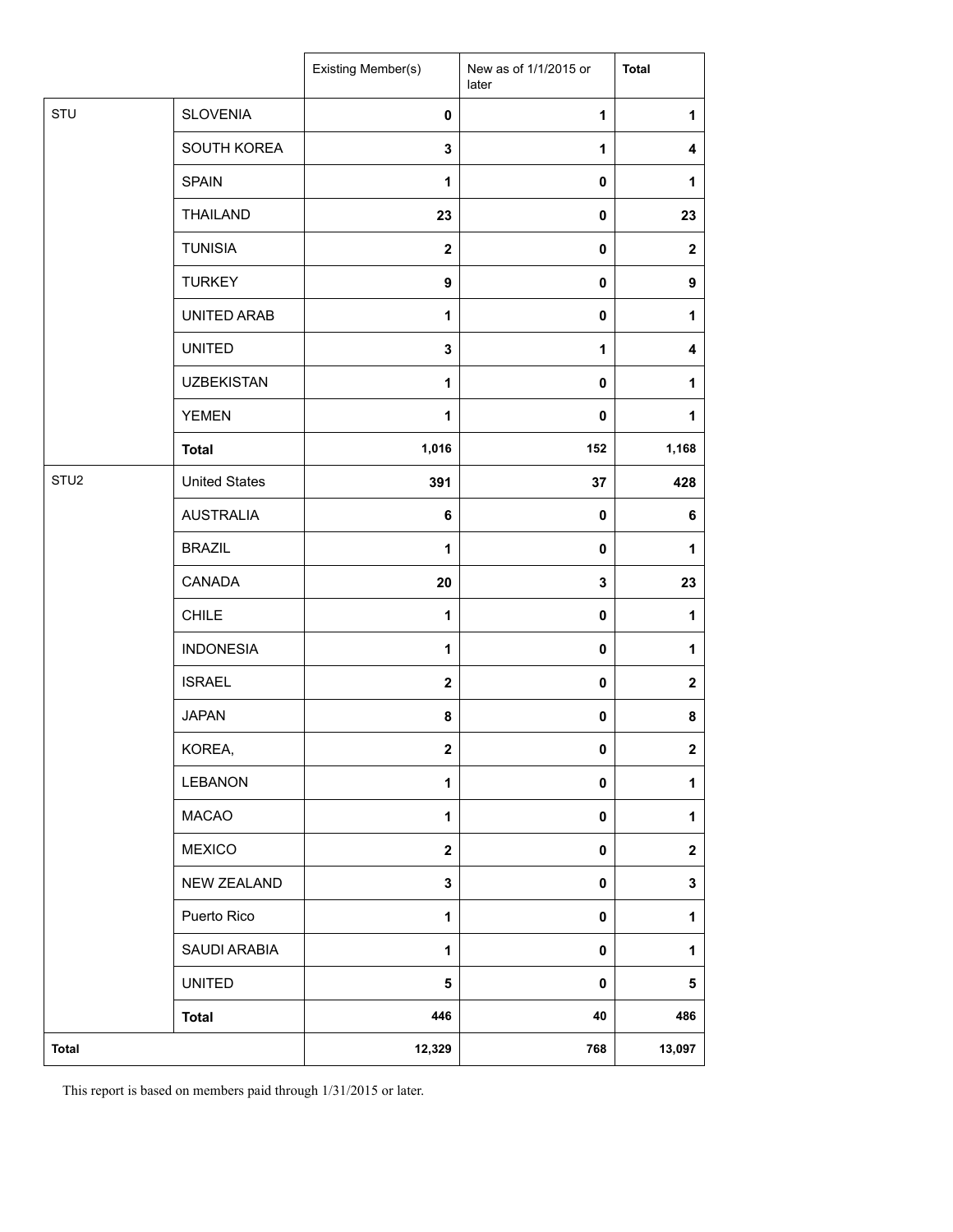| <b>Country/State/Province</b>                                                                                                        | <b>Total</b>                                                                                                                                                                                                                               |      |
|--------------------------------------------------------------------------------------------------------------------------------------|--------------------------------------------------------------------------------------------------------------------------------------------------------------------------------------------------------------------------------------------|------|
| <b>AFGHANISTAN</b>                                                                                                                   | $\overline{\mathbf{5}}$                                                                                                                                                                                                                    | 0.0% |
| <b>ALBANIA</b>                                                                                                                       | 10                                                                                                                                                                                                                                         | 0.1% |
| <b>ALGERIA</b>                                                                                                                       | $\overline{\mathbf{4}}$                                                                                                                                                                                                                    | 0.0% |
| <b>AMERICAN SAMOA</b>                                                                                                                | $\mathbf{1}$                                                                                                                                                                                                                               | 0.0% |
| <b>ANGOLA</b>                                                                                                                        | $\mathbf{2}$                                                                                                                                                                                                                               | 0.0% |
| <b>ARGENTINA</b>                                                                                                                     | 26                                                                                                                                                                                                                                         | 0.2% |
| <b>ARMENIA</b>                                                                                                                       | $\overline{\mathbf{4}}$                                                                                                                                                                                                                    | 0.0% |
| <b>AUSTRALIA</b>                                                                                                                     | 63                                                                                                                                                                                                                                         | 0.5% |
| <b>AUSTRIA</b>                                                                                                                       | $\mathbf{2}$                                                                                                                                                                                                                               | 0.0% |
| <b>AZERBAIJAN</b>                                                                                                                    | 7                                                                                                                                                                                                                                          | 0.1% |
| <b>BAHRAIN</b>                                                                                                                       | 5                                                                                                                                                                                                                                          | 0.0% |
| <b>BANGLADESH</b>                                                                                                                    | 7                                                                                                                                                                                                                                          | 0.1% |
| <b>BARBADOS</b>                                                                                                                      | $\blacksquare$                                                                                                                                                                                                                             | 0.0% |
| <b>BELARUS</b>                                                                                                                       | $\overline{2}$                                                                                                                                                                                                                             | 0.0% |
| <b>BELGIUM</b>                                                                                                                       | $\overline{2}$                                                                                                                                                                                                                             | 0.0% |
| <b>BENIN</b>                                                                                                                         | 1                                                                                                                                                                                                                                          | 0.0% |
| <b>BERMUDA</b>                                                                                                                       | 1                                                                                                                                                                                                                                          | 0.0% |
| <b>BOLIVIA</b>                                                                                                                       | 10                                                                                                                                                                                                                                         | 0.1% |
| <b>BOSNIA AND HERZEGOVINA</b>                                                                                                        | 1                                                                                                                                                                                                                                          | 0.0% |
| <b>BRAZIL</b>                                                                                                                        | 119                                                                                                                                                                                                                                        | 0.9% |
| <b>BULGARIA</b>                                                                                                                      | $\mathbf{2}$                                                                                                                                                                                                                               | 0.0% |
| <b>BURKINA FASO</b>                                                                                                                  | 3                                                                                                                                                                                                                                          | 0.0% |
| <b>BURUNDI</b>                                                                                                                       | 1                                                                                                                                                                                                                                          | 0.0% |
| <b>CAMBODIA</b>                                                                                                                      | $\overline{2}$                                                                                                                                                                                                                             | 0.0% |
| <b>CAMEROON</b>                                                                                                                      | $\boldsymbol{\Delta}$                                                                                                                                                                                                                      | 0.0% |
| <b>CANADA</b>                                                                                                                        |                                                                                                                                                                                                                                            |      |
| <i>CANADA</i><br><i>CANADA</i><br><i>CANADA</i><br><b>CANADA</b><br><b>CANADA</b><br><b>CANADA</b><br><i>CANADA</i><br><b>CANADA</b> | California<br>$\ldots$ $^I$<br>Manitoba<br>$\ldots$ 17<br>$\ldots$ <sup>18</sup><br>New Brunswick<br>$\ldots$ $\beta$<br>Newfoundland<br>Nova Scotia<br>$\ldots$ <sup>14</sup><br>Ohio<br>$\overline{I}$<br>Ontario<br>231<br>30<br>Ouebec |      |
| CANADA                                                                                                                               | Saskatchewan<br>35                                                                                                                                                                                                                         |      |
| <b>CANADA</b>                                                                                                                        | 593                                                                                                                                                                                                                                        | 4.5% |
| <b>CAYMAN ISLANDS</b>                                                                                                                | $\overline{2}$                                                                                                                                                                                                                             | 0.0% |
| <b>CHILE</b>                                                                                                                         | 14                                                                                                                                                                                                                                         | 0.1% |
| <b>CHINA</b>                                                                                                                         | 243                                                                                                                                                                                                                                        | 1.9% |
| <b>COLOMBIA</b>                                                                                                                      | 40                                                                                                                                                                                                                                         | 0.3% |
| <b>COSTA RICA</b>                                                                                                                    | 30                                                                                                                                                                                                                                         | 0.2% |
| <b>CROATIA</b>                                                                                                                       | $\mathbf{2}$                                                                                                                                                                                                                               | 0.0% |
| <b>CUBA</b>                                                                                                                          | 1                                                                                                                                                                                                                                          | 0.0% |
| <b>CYPRUS</b>                                                                                                                        | 3                                                                                                                                                                                                                                          | 0.0% |
| <b>CZECH REPUBLIC</b>                                                                                                                | 6                                                                                                                                                                                                                                          | 0.0% |
| <b>DENMARK</b>                                                                                                                       | $\mathbf{2}$                                                                                                                                                                                                                               | 0.0% |
| <b>DOMINICAN REPUBLIC</b>                                                                                                            | 15                                                                                                                                                                                                                                         | 0.1% |
| <b>ECUADOR</b>                                                                                                                       | 66                                                                                                                                                                                                                                         | 0.5% |
| <b>EGYPT</b>                                                                                                                         | 322                                                                                                                                                                                                                                        | 2.5% |
| <b>EL SALVADOR</b>                                                                                                                   | 13                                                                                                                                                                                                                                         | 0.1% |
| <b>ETHIOPIA</b>                                                                                                                      | $\mathbf{1}$                                                                                                                                                                                                                               | 0.0% |
| <b>FINLAND</b>                                                                                                                       | $\overline{2}$                                                                                                                                                                                                                             | 0.0% |
| <b>FRANCE</b>                                                                                                                        | 8                                                                                                                                                                                                                                          | 0.1% |
|                                                                                                                                      | 1                                                                                                                                                                                                                                          | 0.0% |
| <b>GABON</b>                                                                                                                         |                                                                                                                                                                                                                                            |      |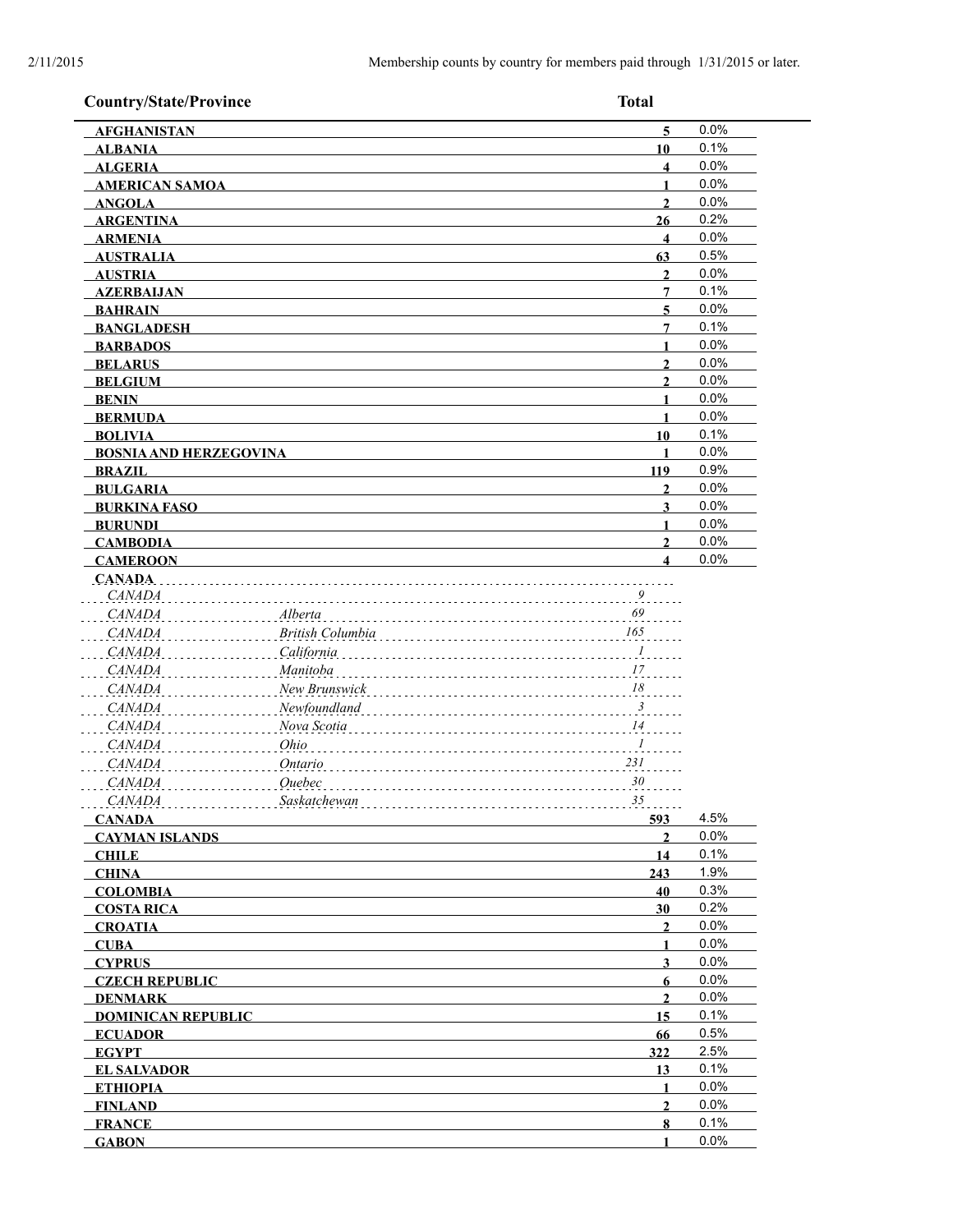| <b>GEORGIA</b>                               | 9                       | 0.1% |
|----------------------------------------------|-------------------------|------|
| <b>GERMANY</b>                               | 27                      | 0.2% |
| <b>GREECE</b>                                | 9                       | 0.1% |
| <b>GRENADA</b>                               | $\overline{\mathbf{3}}$ | 0.0% |
| <b>GUAM</b>                                  | $\overline{2}$          | 0.0% |
| <b>GUATEMALA</b>                             | 16                      | 0.1% |
| HAITI                                        | 22                      | 0.2% |
| <b>HONDURAS</b>                              | 7                       | 0.1% |
| <b>HONG KONG</b>                             | 18                      | 0.1% |
| <b>HONG KONG SAR CHINA</b>                   | 14                      | 0.1% |
| <b>HUNGARY</b>                               | $\mathbf{2}$            | 0.0% |
| <b>ICELAND</b>                               | $\overline{2}$          | 0.0% |
| $\blacksquare$ $\blacksquare$ $\blacksquare$ | 67                      | 0.5% |
| <b>INDONESIA</b>                             | 12                      | 0.1% |
| IRAN                                         | $\overline{5}$          | 0.0% |
| <b>IRAO</b>                                  | 12                      | 0.1% |
| <b>IRELAND</b>                               | $\overline{\mathbf{3}}$ | 0.0% |
| <b>ISRAEL</b>                                | 18                      | 0.1% |
| ITALY                                        | 16                      | 0.1% |
| JAMAICA                                      | $\overline{\mathbf{3}}$ | 0.0% |
| JAPAN                                        | 436                     | 3.3% |
| <b>JORDAN</b>                                | 3                       | 0.0% |
| <b>KAZAKHSTAN</b>                            | 6                       | 0.0% |
| <b>KENYA</b>                                 | $\mathbf{1}$            | 0.0% |
| Korea, Rebublic Of                           | 14                      | 0.1% |
| <b>KOREA, REPUBLIC OF</b>                    | 18                      | 0.1% |
| <b>KOSOVO (UNMIK)</b>                        | $\overline{\mathbf{3}}$ | 0.0% |
| <b>KUWAIT</b>                                | 14                      | 0.1% |
| <b>KYRGYZSTAN</b>                            | $\overline{\mathbf{3}}$ | 0.0% |
| <b>LATVIA</b>                                | 1                       | 0.0% |
| <b>LEBANON</b>                               | 11                      | 0.1% |
| <b>LIBERIA</b>                               | $\mathbf{1}$            | 0.0% |
| <b>LITHUANIA</b>                             | $\mathbf{1}$            | 0.0% |
| <b>MACAO</b>                                 | 9                       | 0.1% |
| <b>MACEDONIA</b>                             | $\overline{\mathbf{3}}$ | 0.0% |
| <b>MADAGASCAR</b>                            | 8                       | 0.1% |
| <b>MALAYSIA</b>                              | 20                      | 0.2% |
| <b>MALDIVES</b>                              | $\mathbf{1}$            | 0.0% |
| <b>MALI</b>                                  | $\overline{\mathbf{3}}$ | 0.0% |
| <b>MARSHALL ISLANDS</b>                      | $\overline{2}$          | 0.0% |
| <b>MARTINIOUE</b>                            | 1                       | 0.0% |
| <b>MAURITANIA</b>                            | 7                       | 0.1% |
| <b>MAURITIUS</b>                             | 1                       | 0.0% |
| <b>MEXICO</b>                                | 130                     | 1.0% |
| <b>MOLDOVA, REPUBLIC OF</b>                  | 6                       | 0.0% |
| <b>MONGOLIA</b>                              | 31                      | 0.2% |
| <b>MOROCCO</b>                               | 36                      | 0.3% |
| <b>MOZAMBIOUE</b>                            | $\mathbf{1}$            | 0.0% |
| <b>MYANMAR</b>                               | $\overline{2}$          | 0.0% |
| <b>NEPAL</b>                                 | 14                      | 0.1% |
| <b>NETHERLANDS</b>                           | $\mathbf{2}$            | 0.0% |
| NEW CALEDONIA                                | 1                       | 0.0% |
| <b>NEW ZEALAND</b>                           | 18                      | 0.1% |
| <b>NICARAGUA</b>                             | $\overline{\mathbf{4}}$ | 0.0% |
| NIGER                                        | $\mathbf{2}$            | 0.0% |
| <b>NIGERIA</b>                               | 17                      | 0.1% |
| <b>NORWAY</b>                                | $\mathbf{3}$            | 0.0% |
| <b>OMAN</b>                                  | 10                      | 0.1% |
| <b>PAKISTAN</b>                              | 13                      | 0.1% |
| PALESTINIAN TERRITORY                        | $\overline{2}$          | 0.0% |
| <b>PANAMA</b>                                | 20                      | 0.2% |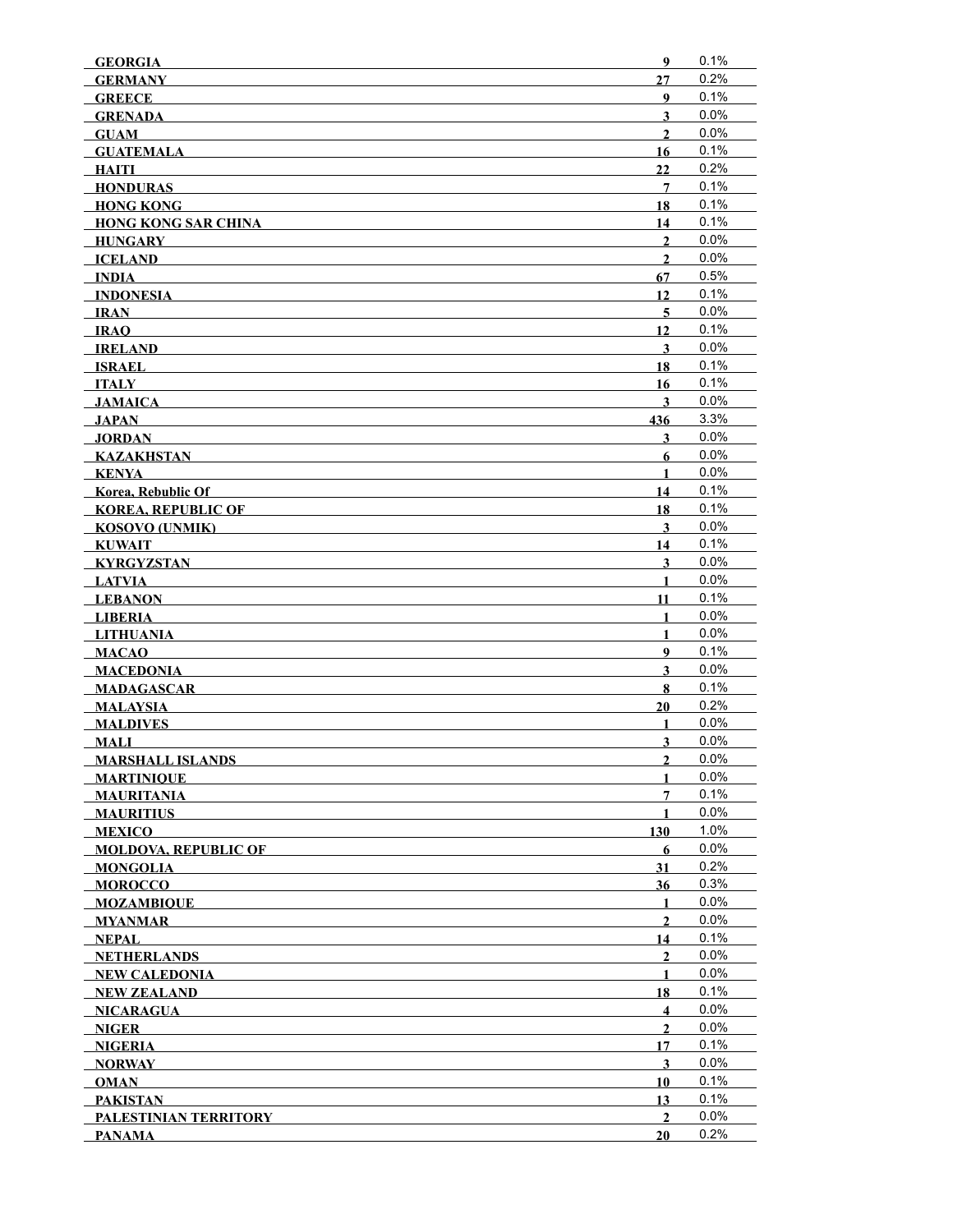| <b>PARAGUAY</b>                  |                      | $\overline{2}$          | 0.0% |
|----------------------------------|----------------------|-------------------------|------|
| <b>PEOPLES REP OF CHINA</b>      |                      | 6                       | 0.0% |
| <b>PERU</b>                      |                      | 88                      | 0.7% |
| <b>PHILIPPINES</b>               |                      | 22                      | 0.2% |
| <b>POLAND</b>                    |                      | 11                      | 0.1% |
| <b>PORTUGAL</b>                  |                      | $\overline{2}$          | 0.0% |
| <b>Puerto Rico</b>               |                      | $\mathbf{2}$            | 0.0% |
| <b>OATAR</b>                     |                      | 30                      | 0.2% |
| <b>ROMANIA</b>                   |                      | $\overline{\mathbf{4}}$ | 0.0% |
| <b>RUSSIA</b>                    |                      | 18                      | 0.1% |
| <b>RUSSIAN FEDERATION</b>        |                      | 9                       | 0.1% |
| <b>RWANDA</b>                    |                      | $\overline{\mathbf{3}}$ | 0.0% |
| <b>SAUDI ARABIA</b>              |                      | 58                      | 0.4% |
| <b>SENEGAL</b>                   |                      | $\overline{\mathbf{4}}$ | 0.0% |
| <b>SIERRA LEONE</b>              |                      | $\mathbf{1}$            | 0.0% |
| <b>SINGAPORE</b>                 |                      | 6                       | 0.0% |
| <b>SLOVAKIA</b>                  |                      | 3                       | 0.0% |
| <b>SLOVENIA</b>                  |                      | 1                       | 0.0% |
| <b>SOUTH AFRICA</b>              |                      | $\overline{\mathbf{4}}$ | 0.0% |
| <b>SOUTH KOREA</b>               |                      | 30                      | 0.2% |
| <b>SPAIN</b>                     |                      | 9                       | 0.1% |
| <b>SRI LANKA</b>                 |                      | $\mathbf{2}$            | 0.0% |
| <b>SUDAN</b>                     |                      | $\mathbf{1}$            | 0.0% |
| <b>SURINAME</b>                  |                      | $\mathbf{1}$            | 0.0% |
| <b>SWAZILAND</b>                 |                      | $\mathbf{1}$            | 0.0% |
| <b>SWEDEN</b>                    |                      | $\overline{7}$          | 0.1% |
| <b>SWITZERLAND</b>               |                      | $\overline{\mathbf{4}}$ | 0.0% |
| <b>SYRIAN ARAB REPUBLIC</b>      |                      | $\mathbf{1}$            | 0.0% |
| <b>TAIWAN</b>                    |                      | 23                      | 0.2% |
| <b>TAIWAN ROC</b>                |                      | 17                      | 0.1% |
| <b>TAJIKISTAN</b>                |                      | $\overline{\mathbf{4}}$ | 0.0% |
| <b>TANZANIA, UNITED REPUBLIC</b> |                      | 1                       | 0.0% |
| <b>THAILAND</b>                  |                      | 70                      | 0.5% |
| <b>TRINIDAD AND TOBAGO</b>       |                      | $\mathbf{2}$            | 0.0% |
| <b>TUNISIA</b>                   |                      | 21                      | 0.2% |
| <b>TURKEY</b>                    |                      | 65                      | 0.5% |
| <b>UGANDA</b>                    |                      | $\mathbf{1}$            | 0.0% |
| <b>UKRAINE</b>                   |                      | 3                       | 0.0% |
| <b>UNITED ARAB EMIRATES</b>      |                      | 49                      | 0.4% |
| <b>UNITED KINGDOM</b>            |                      | 54                      | 0.4% |
| <b>URUGUAY</b>                   |                      | 6                       | 0.0% |
| <b>US MINOR OUTLYING ISLANDS</b> |                      | 7                       | 0.1% |
| USA.                             |                      |                         |      |
| <b>USA</b>                       |                      | 50                      |      |
| <b>USA</b>                       | Alabama              | 81                      |      |
| <b>USA</b>                       | Alaska               | 16                      |      |
| <b>USA</b>                       | American Embassy     | 10                      |      |
| <b>USA</b>                       | Arizona              | 207                     |      |
| <b>USA</b>                       | Arkansas             | $79\,$                  |      |
| <b>USA</b>                       | Armed Forces         | $\boldsymbol{\delta}$   |      |
| <b>USA</b>                       | Armed Frces Americas | 3                       |      |
| <b>USA</b>                       | British Columbia     | 4                       |      |
| <b>USA</b>                       | California           | 939                     |      |
| <b>USA</b>                       | Colorado             | 181                     |      |
| <b>USA</b>                       | Connecticut          | 119                     |      |
| <b>USA</b>                       | Delaware             | 51                      |      |
| <b>USA</b>                       | District of Columbia | 166                     |      |
| <b>USA</b>                       | Florida              | 348                     |      |
| <b>USA</b>                       | Georgia              | 191                     |      |
| <b>USA</b>                       | Guam                 | $\overline{2}$          |      |
| <b>USA</b>                       | Hawaii               | 84                      |      |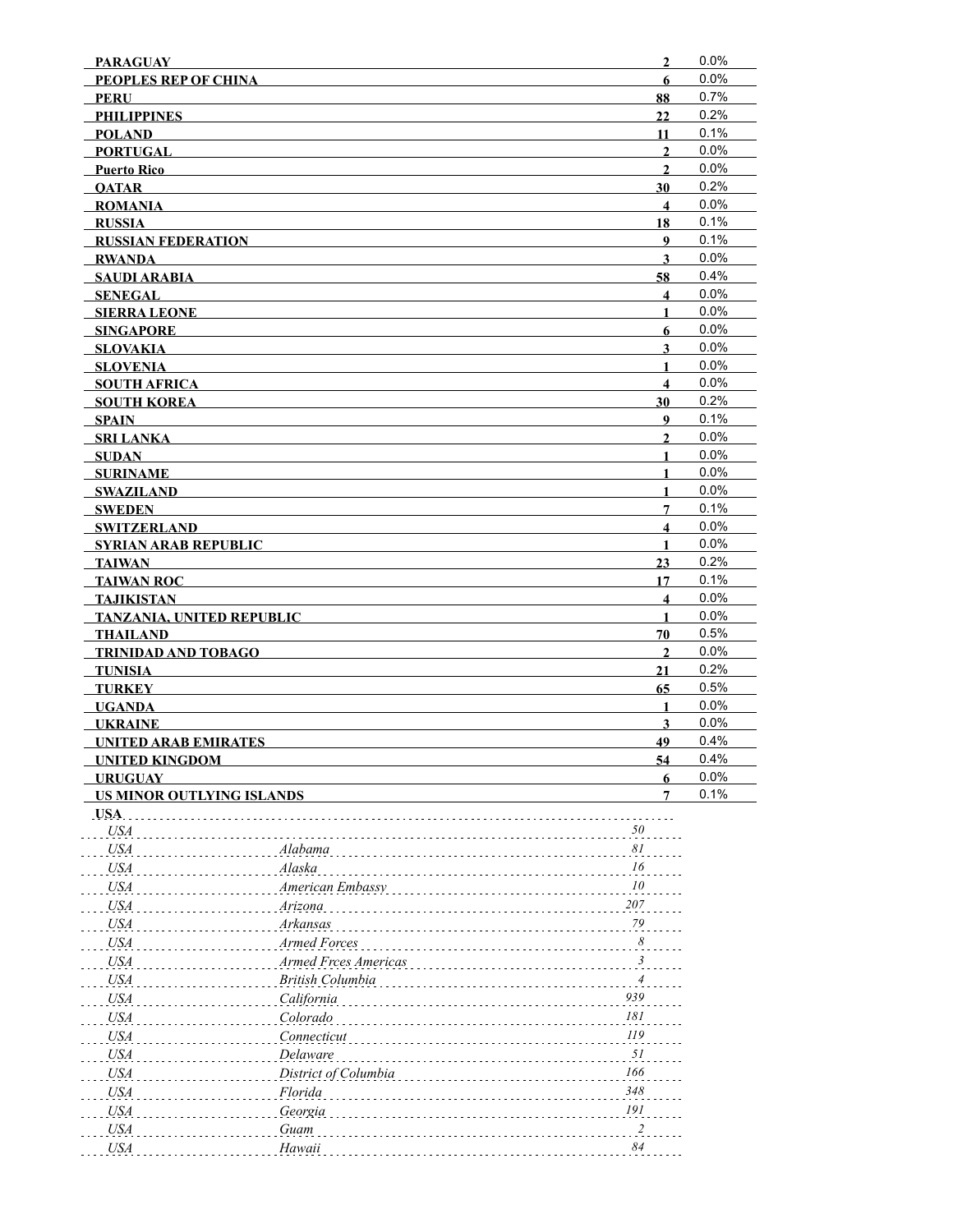| <b>USA</b>                | Idaho               | 43                   |              |
|---------------------------|---------------------|----------------------|--------------|
| <b>USA</b>                | Illinois            | 389                  |              |
| <b>USA</b>                | Indiana             | 169                  |              |
| <b>USA</b>                | Iowa                | $90\,$               |              |
| <b>USA</b>                | Kansas              | 154                  |              |
| <b>USA</b>                | Kentucky            | 82                   |              |
| <b>USA</b>                | Lousiana            | 44                   |              |
| <b>USA</b>                | Maine               | 40                   |              |
| <b>USA</b>                | Maryland            | 300                  |              |
| <b>USA</b>                | Massachusetts       | 346                  |              |
| <b>USA</b>                | Michigan            | 289                  |              |
| <b>USA</b>                | Micronesia          | $\boldsymbol{l}$     |              |
| <b>USA</b>                | Minnesota           | 157                  |              |
| <b>USA</b>                | Mississippi         | 59                   |              |
| <b>USA</b>                | Missouri            | 189                  |              |
| <b>USA</b>                | Montana             | 27                   |              |
| <b>USA</b>                | Nebraska            | 46                   |              |
| <b>USA</b>                | Nevada              | 56                   |              |
| <b>USA</b>                | New Hampshire       | $74$                 |              |
| <b>USA</b>                | New Jersey          | 260                  |              |
| <b>USA</b>                | New Mexico          | 61                   |              |
| <b>USA</b>                | New York            | 726                  |              |
| <b>USA</b>                | North Carolina      | 169                  |              |
| <b>USA</b>                | North Dakota        | 17                   |              |
| <b>USA</b>                | Ohio                | 295                  |              |
| <b>USA</b>                | Oklahoma            | 73                   |              |
| <b>USA</b>                | Ontario             | 12                   |              |
| <b>USA</b>                | Oregon              | 513                  |              |
| <b>USA</b>                | Pennsylvania        | 355                  |              |
| <b>USA</b>                | Puerto Rico         | 21                   |              |
| <b>USA</b>                | <b>Ouebec</b>       | $\mathcal{I}$        |              |
| <b>USA</b>                | Rhode Island        | 42                   |              |
| <b>USA</b>                | South Carolina      | $48$                 |              |
| <b>USA</b>                | South Dakota        | 7                    |              |
| <b>USA</b>                | Tennessee           | 113                  |              |
| <b>USA</b>                | Texas               | 472                  |              |
| <b>USA</b>                | Utah                | 103                  |              |
| USA                       | Vermont             | $70\,$               |              |
| <i>USA</i>                | Virgin Islands      | $\boldsymbol{\beta}$ |              |
| <b>USA</b>                | Virginia            | 379                  |              |
| USA                       | Washington          | 557                  |              |
| USA                       | West Virginia       | 30                   |              |
| USA                       | Wisconsin           | 158                  |              |
| USA                       | Wyoming             | 17                   |              |
| <b>USA</b>                | Yukon Territory     | $\mathcal{A}$        |              |
| <b>USA</b>                |                     | 9,597                | 73.3%        |
| <b>UZBEKISTAN</b>         |                     | $\overline{5}$       | 0.0%         |
| <b>VANUATU</b>            |                     | $\mathbf{1}$         | 0.0%         |
| <b>VENEZUELA</b>          |                     | 17                   | 0.1%         |
| <b>VIET NAM</b>           |                     | 6                    | 0.0%         |
| <b>VIETNAM</b>            |                     | 15                   | 0.1%         |
| <b>Virgin Islands, US</b> |                     | 1                    | 0.0%         |
| <b>YEMEN</b>              |                     | 7<br>1               | 0.1%<br>0.0% |
| <b>ZIMBABWE</b>           |                     |                      |              |
|                           | <b>Grand Total:</b> | 13,098               |              |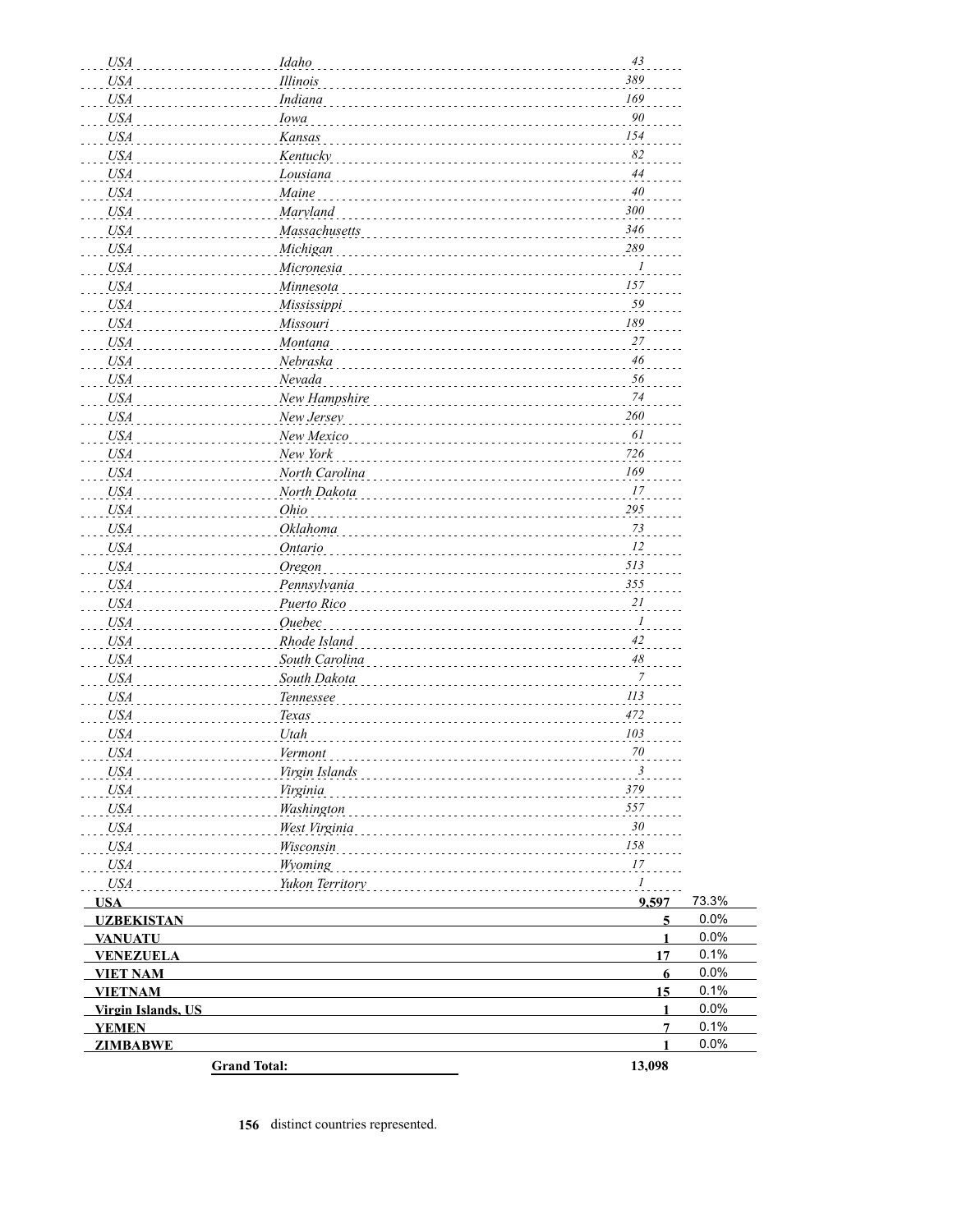02-geographic.rpt 1/31/2015

2/11/2015 Membership counts by country for members paid through 01/31/2015 or later.

**USA** 

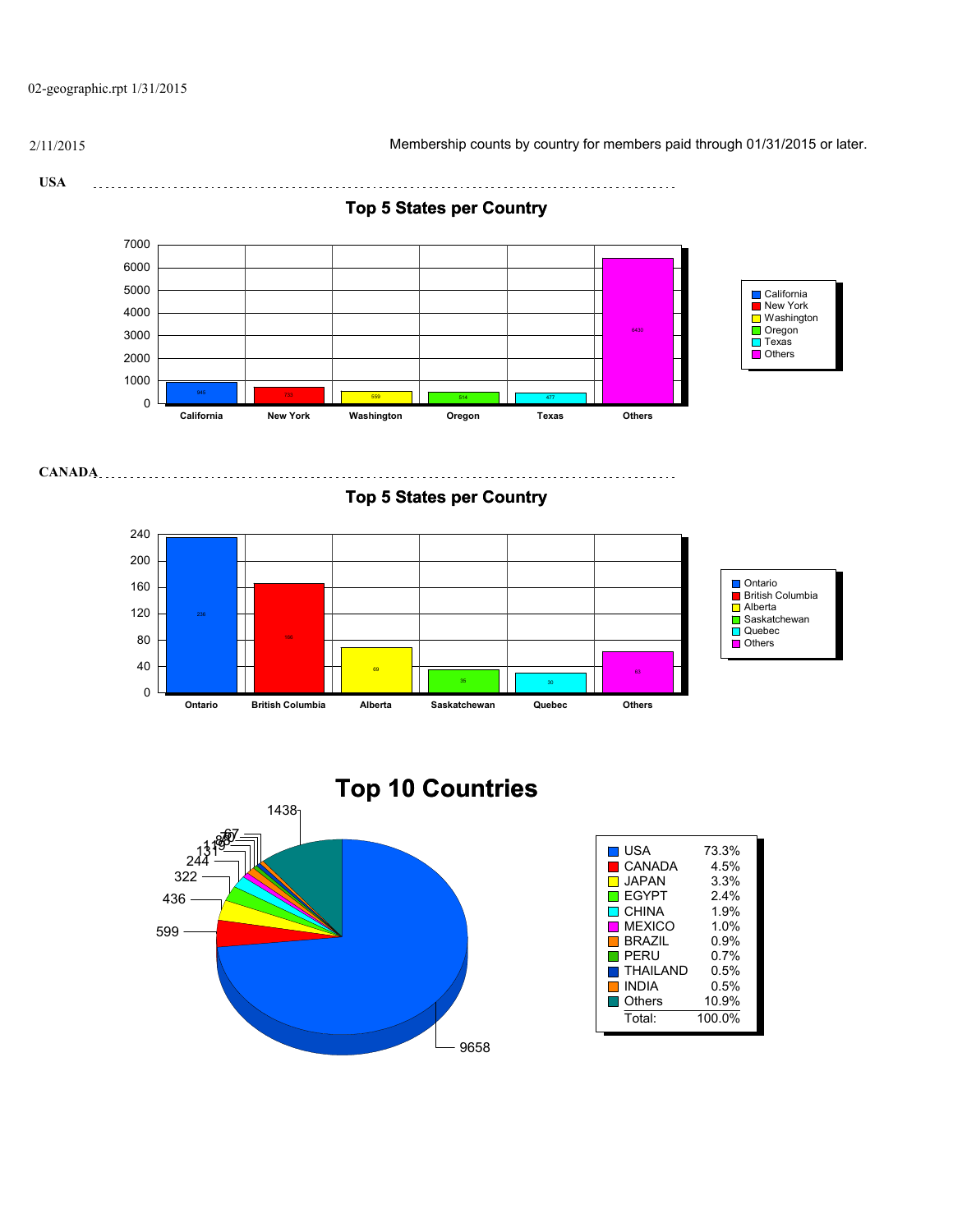### 2/11/2015 **Basic statistics on Primary vs. other memberships in interest sections. For members paid through 1/31/2015 or later.**

|                                      |                           |        |        | Primary versus other |
|--------------------------------------|---------------------------|--------|--------|----------------------|
| No Primary Interest Section          | 7.6%                      | 2.792  | 2,777  | 15                   |
| <b>Adult Education</b>               | 6.2%                      | 2.247  | 900    | 1,347                |
| <b>Applied Linguistics</b>           | 5.8%                      | 2,105  | 605    | 1,500                |
| <b>Bilingual Education</b>           | 3.1%                      | 1,147  | 237    | 910                  |
| Computer-Assisted Language Learning  | 5.2%                      | 1,913  | 423    | 1,490                |
| <b>Elementary Education</b>          | 3.2%                      | 1,174  | 506    | 668                  |
| English as a Foreign Language        | 7.2%                      | 2.634  | 1,030  | 1,604                |
| <b>English for Specific Purposes</b> | 4.3%                      | 1.582  | 281    | 1,301                |
| <b>Higher Education</b>              | 6.2%                      | 2,257  | 767    | 1,490                |
| Intercultural Communication          | 4.7%                      | 1,727  | 221    | 1,506                |
| Intensive English Programs           | 6.3%                      | 2,293  | 902    | 1,391                |
| International Teaching Assistants    | 1.9%                      | 711    | 104    | 607                  |
| <b>Materials Writers</b>             | 3.3%<br>.                 | 1,214  | 191    | 1,023                |
| Nonnative English Speakers in TESOL  | 2.8%                      | 1,022  | 187    | 835                  |
| Program Administration               | 3.3%                      | 1.200  | 238    | 962                  |
| Refugee Concerns                     | 2.0%                      | 744    | 96     | 648                  |
| Second Language Writing              | 6.1%                      | 2,230  | 418    | 1,812                |
| Speech, Pronunciation, and Listening | 5.3%                      | 1,947  | 270    | 1,677                |
| Social Responsibility                | 2.0%                      | 745    | 94     | 651                  |
| Secondary Schools                    | 2.8%                      | 1,010  | 355    | 655                  |
| Teacher Education                    | 7.0%                      | 2,561  | 702    | 1,859                |
| Video & Digital Media                | 3.4%                      | 1,255  | 95     | 1,160                |
| 11,429 distinct members              | Total # of IS memberships | 36,510 | 11.399 | 25,111               |

The total count is the number of IS memberships total and may either be LESS or MORE than the actual number of individual members of TESOL. Due to open access to Interest Sections, these numbers may fluctuate considerably each month. For instance, one member may have selected four interest sections, while some members may belong to none.



## **Interest Sections**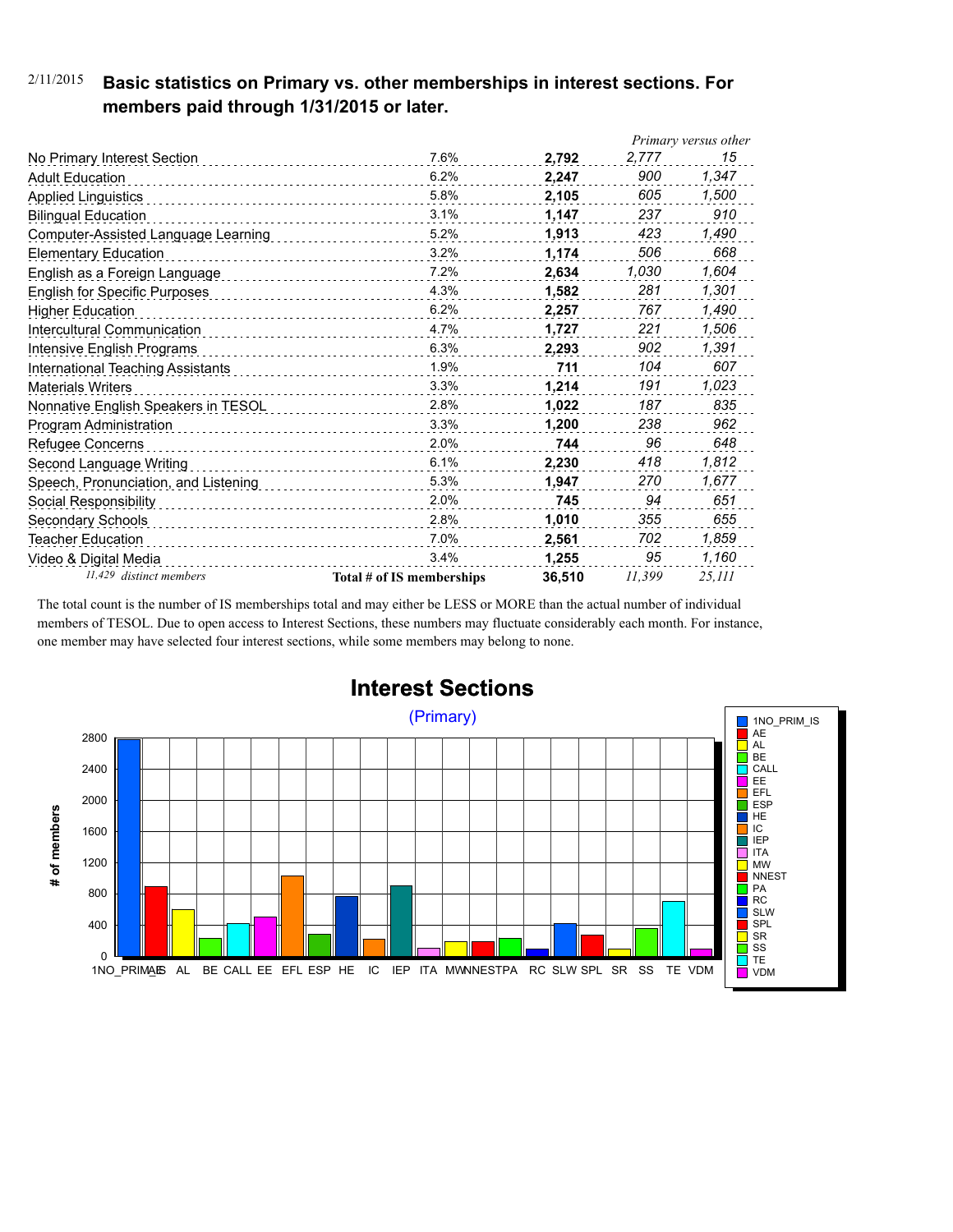### **Basic Statistics on Area of Work (Members paid through >= 1/31/2015)**

|                                                   |           | 2,372  | 18.5% |  |
|---------------------------------------------------|-----------|--------|-------|--|
| <b>Adult Education</b><br>and a complete state of | AE        | 2.481  | 19.3% |  |
| Community/2yr College                             | cc        | 793    | 6.2%  |  |
| <b>Elementary Education</b>                       | ЕE        | 884    | 6.9%  |  |
| Postsecondary Education                           | HE        | 3.704  | 28.9% |  |
| Mainstream                                        | <b>MN</b> | 134    | 1.0%  |  |
| Other                                             | OТ        | 1.326  | 10.3% |  |
| Secondary Education                               | SЕ        | 1.133  | 8.8%  |  |
|                                                   |           | 12,827 |       |  |

Only members who selected an area of work are included on this report. Other members may not have responded to this question and are excluded from the count.



### **Areas of Work**



*(Blanks indicate no response)*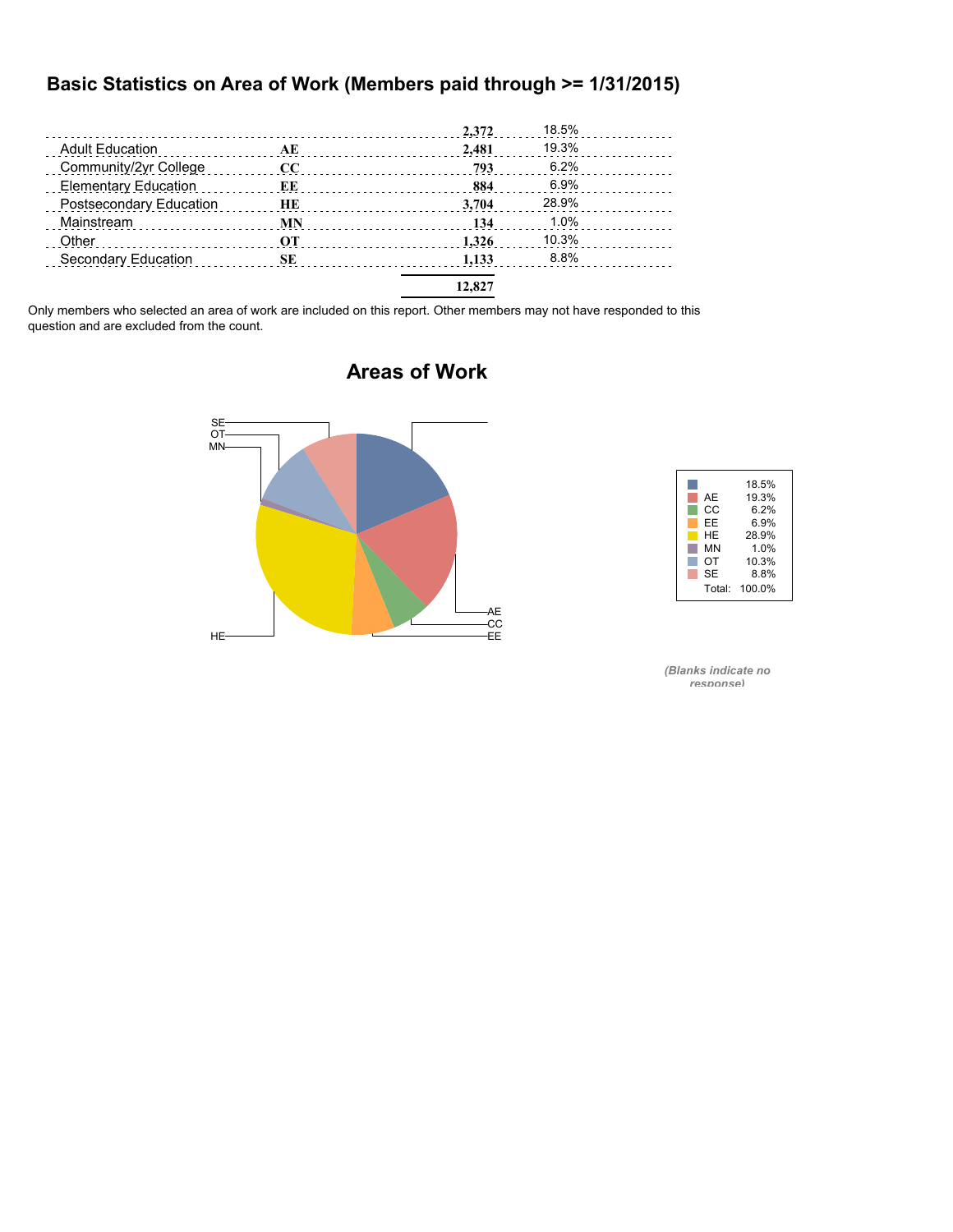## **Statistics on Areas of Interest (Members paid through >= 1/31/2015)**

| <b>CODE</b>          | <b>DESCRIPTION</b>                             | TOTAL* | % of TOTAL* |
|----------------------|------------------------------------------------|--------|-------------|
| ТE                   | Teacher education                              | 1,871  | 4%          |
| <b>CURRICULUM</b>    | Materials development/Curriculum               | 1,856  | 4%          |
| EFL                  | English as a foreign language                  | 1,798  | 4%          |
| <b>SLA</b>           | Second language acquisition                    | 1,724  | 4%          |
| AL                   | Applied linguistics                            | 1,661  | 4%          |
| <b>WRITING</b>       | Writing/composition                            | 1,630  | 4%          |
| HE.                  | Higher education                               | 1,605  | 4%          |
| CALL                 | Technology in education                        | 1,594  | 4%          |
| <b>IEP</b>           | Intensive English programs                     | 1,573  | 4%          |
| IC                   | Multiculturalism/intercultural communications  | 1,558  | 4%          |
| AE                   | Adult education                                | 1,526  | 4%          |
| <b>CONTENT</b>       | Content-based instruction                      | 1,406  | 3%          |
| <b>PROFDEV</b>       | Professional development                       | 1,381  | 3%          |
| <b>SP</b>            | Speaking/pronunciation                         | 1,289  | 3%          |
| <b>READING</b>       | Reading/literacy                               | 1,282  | 3%          |
| <b>ASSESS</b>        | Assessment/testing                             | 1,245  | 3%          |
| <b>GRAMMAR</b>       | Grammar                                        | 1,238  | 3%          |
| <b>ESP</b>           | English for specific purposes                  | 1,138  | 3%          |
| <b>RS</b>            | Research                                       | 1,045  | 2%          |
| <b>VOCAB</b>         | Vocabulary/Lexicon                             | 853    | 2%          |
| <b>DISTANCE</b>      | Distance learning/Online Education             | 850    | 2%          |
| BE                   | <b>Bilingual education</b>                     | 834    | 2%          |
| PA                   | Program administration                         | 833    | 2%          |
| <b>SOCIAL</b>        | Social/global/political concerns               | 720    | 2%          |
| <b>WORKPLACE</b>     | Workplace English instruction/Business English | 705    | 2%          |
| <b>ISKILL</b>        | <b>Integrated Skills</b>                       | 701    | 2%          |
| <b>LISTEN</b>        | Listening                                      | 694    | 2%          |
| VI                   | Video and digital media                        | 660    | 2%          |
| EE                   | Elementary/primary education                   | 640    | 2%          |
| SS                   | Secondary education                            | 636    | 2%          |
| <b>COMMCOLL</b>      | Community college/technical ed                 | 561    | 1%          |
| <b>RC</b>            | Refugee concerns                               | 482    | 1%          |
| <b>LINGUISTICS</b>   | <b>Theoretical Linguistics</b>                 | 475    | 1%          |
| <b>STANDARDS</b>     | Standards                                      | 461    | 1%          |
| ita                  | International teaching assistants              | 439    | 1%          |
| LIT                  | Literature                                     | 434    | 1%          |
| <b>FAMILY</b>        | Community/family outreach                      | 359    | 1%          |
| <b>EMPLOYMENT</b>    | Employment issues/Certification                | 337    | 1%          |
| <b>NNES</b>          | <b>NNES/NES issues</b>                         | 316    | 1%          |
| <b>LDSN</b>          | Learning Disorders/Special Needs               | 304    | 1%          |
| PUBLICPOLICY         | Public policy                                  | 279    | 1%          |
| <b>ACCRED</b>        | Accreditation                                  | 273    | 1%          |
| <b>MAINSTREAMING</b> | Mainstreaming                                  | 248    | 1%          |
| <b>ARTS</b>          | Arts/Media/Science/Math/Social Science         | 211    | 1%          |
| <b>STYLISTICS</b>    | Stylistics                                     | 84     | 0%          |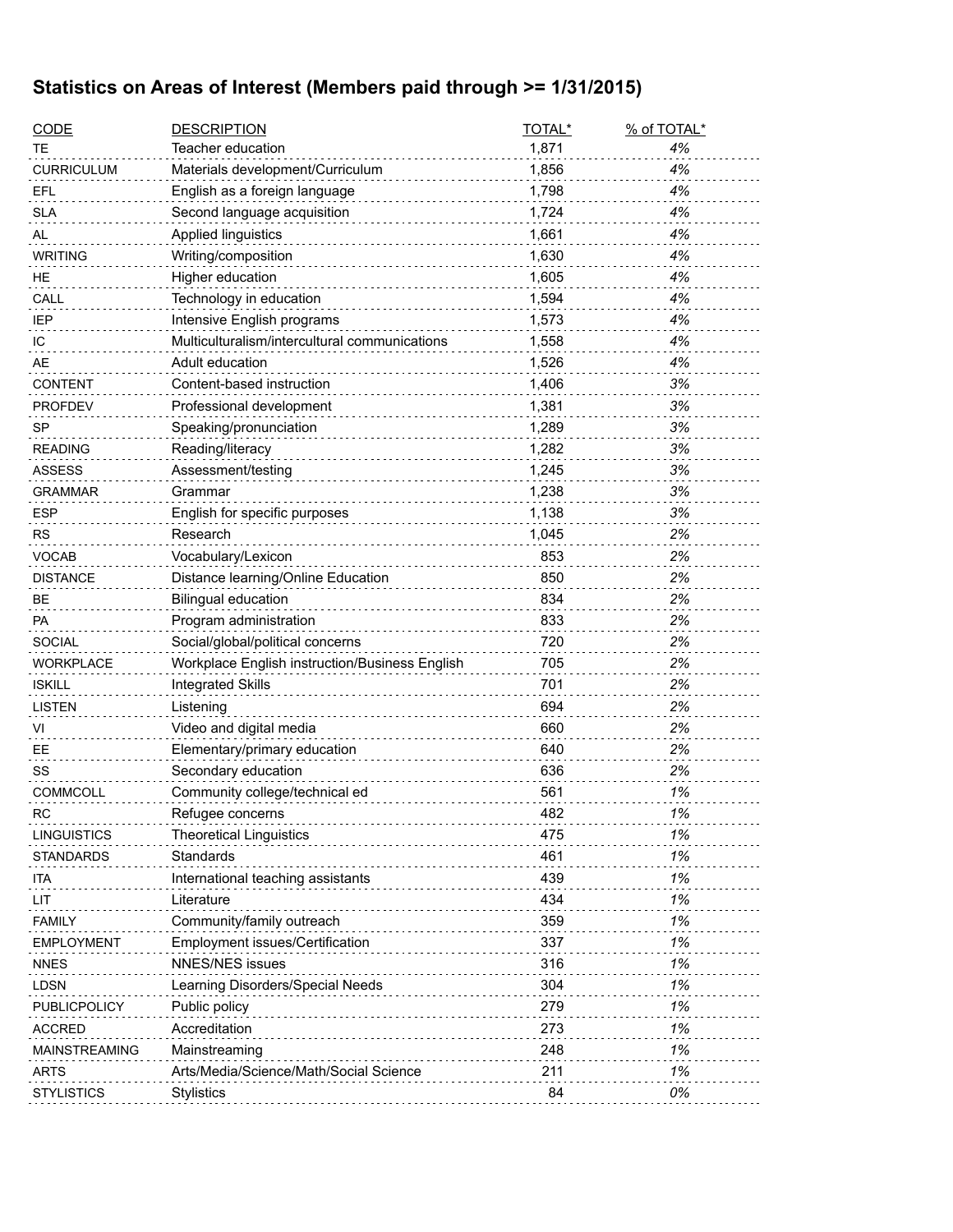Sorted in order of prevalence.

*\* Note: Members are encouraged to choose multiple areas of interest and some members do not choose* any *areas of interest. The total number of distinct members (5,345) represented in this report is less than the total number of active members as indicated elsewhere in this report.*

*Areas of interest are* separate *from official TESOL interest sections. Areas of interest represent distinct areas in which a member may be interested, rather than official entities in which a member is involved.*

*Areas of interest which have a very low count may be recent additions to the AOI list, or may reflect overall trends in membership.*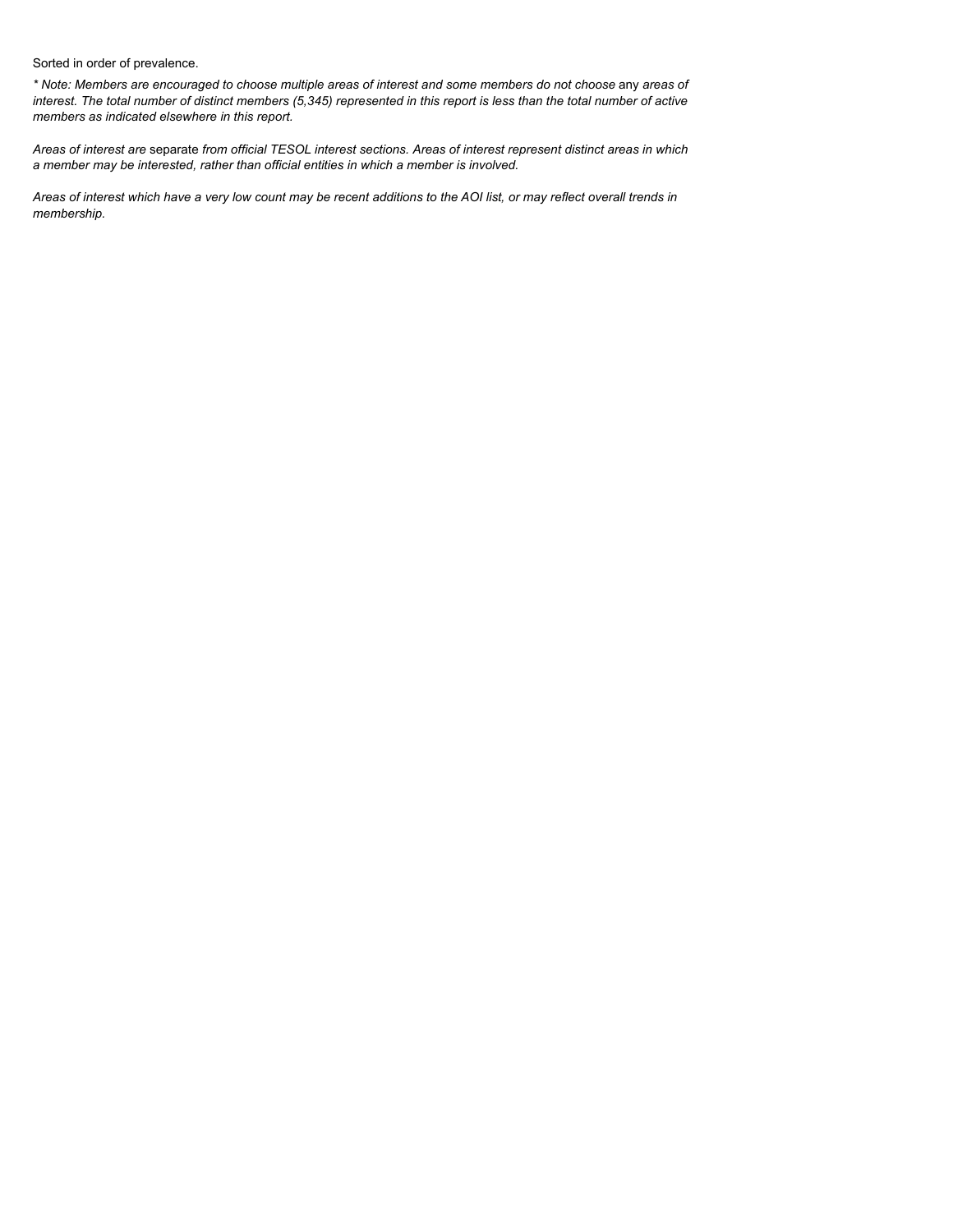## **Statistics on Areas of Expertise (Members paid through >= 1/31/2015)**

| <b>CODE</b>          | <b>DESCRIPTION</b>                             | TOTAL* | % of TOTAL* |
|----------------------|------------------------------------------------|--------|-------------|
| EFL                  | English as a foreign language                  | 1,143  | 6%          |
| <b>CURRICULUM</b>    | Materials development/Curriculum               | 1,027  | 5%          |
| <b>WRITING</b>       | Writing/composition                            | 970    | 5%          |
| AE                   | Adult education                                | 963    | 5%          |
| IEP                  | Intensive English programs                     | 916    | 5%          |
| TЕ                   | Teacher education                              | 846    | 4%          |
| AL                   | Applied linguistics                            | 838    | 4%          |
| HE                   | Higher education                               | 828    | 4%          |
| <b>SLA</b>           | Second language acquisition                    | 733    | 4%          |
| <b>CONTENT</b>       | Content-based instruction                      | 698    | 4%          |
| GRAMMAR              | Grammar                                        | 678    | 4%          |
| ТC                   | Multiculturalism/intercultural communications  | 606    | 3%          |
| CALL                 | Technology in education                        | 563    | 3%          |
| <b>ESP</b>           | English for specific purposes                  | 554    | 3%          |
| <b>PROFDEV</b>       | Professional development                       | 539    | 3%          |
| <b>SP</b>            | Speaking/pronunciation                         | 522    | 3%          |
| <b>READING</b>       | Reading/literacy                               | 513    | 3%          |
| ASSESS               | Assessment/testing                             | 483    | 3%          |
| PA                   | Program administration                         | 461    | 2%          |
| EЕ                   | Elementary/primary education                   | 422    | 2%          |
| <b>ISKILL</b>        | <b>Integrated Skills</b>                       | 408    | 2%          |
| <b>DISTANCE</b>      | Distance learning/Online Education             | 336    | 2%          |
| SS                   | Secondary education                            | 335    | 2%          |
| <b>COMMCOLL</b>      | Community college/technical ed                 | 328    | 2%          |
| BЕ                   | <b>Bilingual education</b>                     | 318    | 2%          |
| <b>WORKPLACE</b>     | Workplace English instruction/Business English | 305    | 2%          |
| <b>RS</b>            | Research                                       | 303    | 2%          |
| <b>LISTEN</b>        | Listening                                      | 286    | 2%          |
| <b>VOCAB</b>         | Vocabulary/Lexicon                             | 265    | 1%          |
| LIT                  | Literature                                     | 222    | 1%          |
| <b>SOCIAL</b>        | Social/global/political concerns               | 182    | 1%          |
| VI                   | Video and digital media                        | 162    | 1%          |
| ITA                  | International teaching assistants              | 143    | 1%          |
| <b>ACCRED</b>        | Accreditation                                  | 140    | 1%          |
| <b>NNES</b>          | <b>NNES/NES issues</b>                         | 137    | 1%          |
| <b>STANDARDS</b>     | Standards                                      | 115    | 1%          |
| <b>FAMILY</b>        | Community/family outreach                      | 114    | 1%          |
| <b>ARTS</b>          | Arts/Media/Science/Math/Social Science         | 102    | 1%          |
| <b>LINGUISTICS</b>   | <b>Theoretical Linguistics</b>                 | 100    | 1%          |
| <b>RC</b>            | Refugee concerns                               | 97     | 1%          |
| <b>MAINSTREAMING</b> | Mainstreaming                                  | 96     | 1%          |
| <b>EMPLOYMENT</b>    | <b>Employment issues/Certification</b>         | 89     | 0%          |
| <b>LDSN</b>          | Learning Disorders/Special Needs               | 84     | 0%          |
| PUBLICPOLICY         | Public policy                                  | 55     | 0%          |
| <b>STYLISTICS</b>    | <b>Stylistics</b>                              | 22     | 0%          |